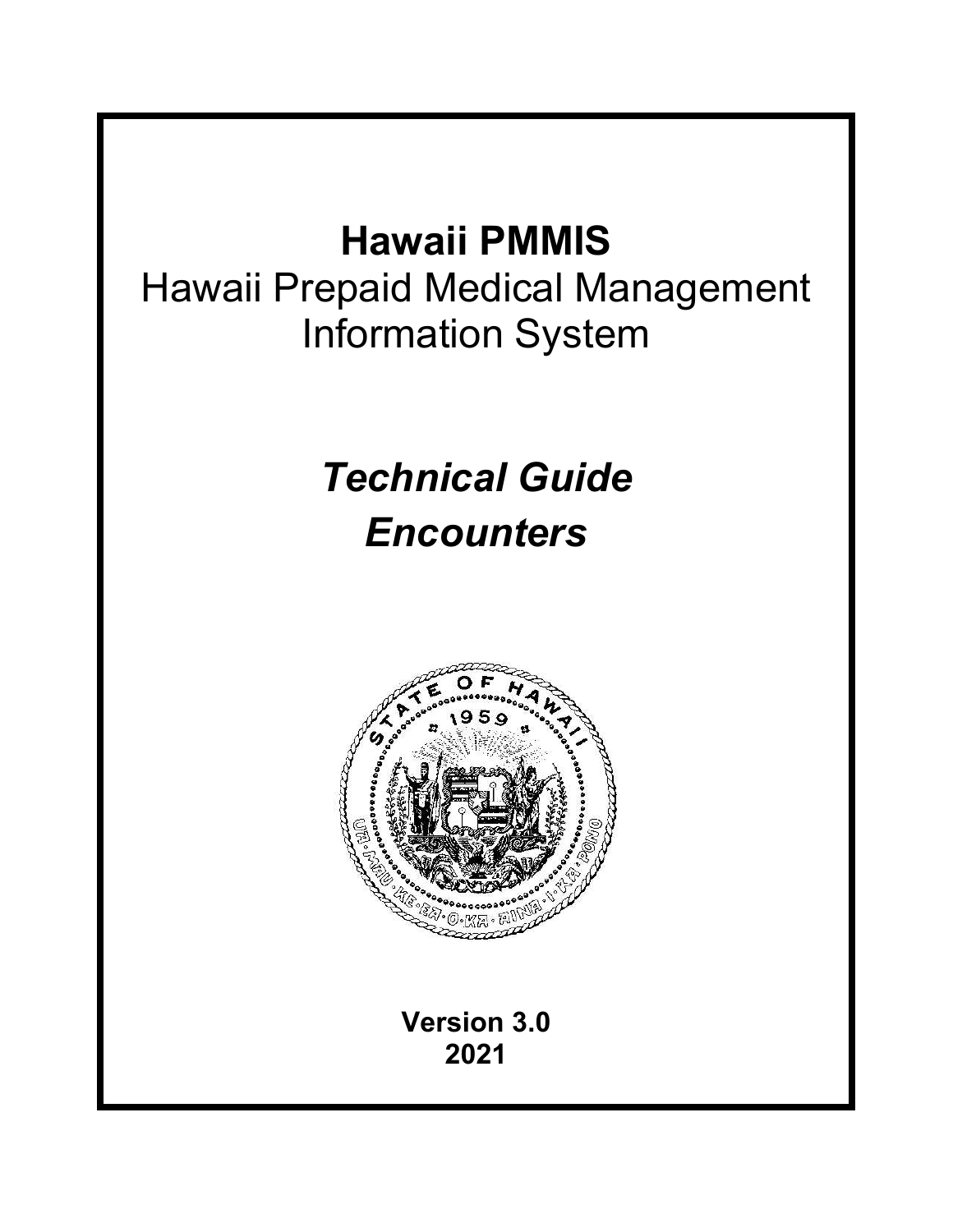#### **Table of Contents**

| $\mathbf 1$    |                    |                                                           |    |
|----------------|--------------------|-----------------------------------------------------------|----|
|                | 1.1                |                                                           |    |
|                | 1.2                |                                                           |    |
| $\overline{2}$ |                    |                                                           |    |
|                | 2.1                |                                                           |    |
|                | 2.2                |                                                           |    |
|                | 2.3                |                                                           |    |
|                | 2.4                |                                                           |    |
|                | 2.5                |                                                           |    |
| 3              |                    |                                                           |    |
|                | 3.1                |                                                           |    |
|                | 3.2                |                                                           |    |
|                | 3.3                |                                                           |    |
|                | 3.3.1              |                                                           |    |
|                | 3.3.1.1<br>3.3.1.2 |                                                           |    |
|                | 3.3.1.3            |                                                           |    |
|                | 3.3.2              |                                                           |    |
|                | 3.3.3              |                                                           |    |
|                | 3.3.4              |                                                           |    |
|                | 3.3.5<br>3.3.6     | Reporting Health Plan Administrative Denied Encounters 15 |    |
|                | 3.3.7              |                                                           |    |
|                | 3.4                |                                                           |    |
|                | 3.5                |                                                           |    |
|                | 3.5.1              |                                                           |    |
|                | 3.5.2              |                                                           |    |
|                | 3.5.3<br>3.5.4     |                                                           |    |
|                | 3.5.4.1            |                                                           | 19 |
|                | 3.5.4.2            |                                                           |    |
|                | 3.5.4.3            |                                                           |    |
|                | 3.6                |                                                           |    |
|                | 3.6.1              |                                                           |    |
|                | 3.6.2              |                                                           |    |
|                | 3.6.3              |                                                           |    |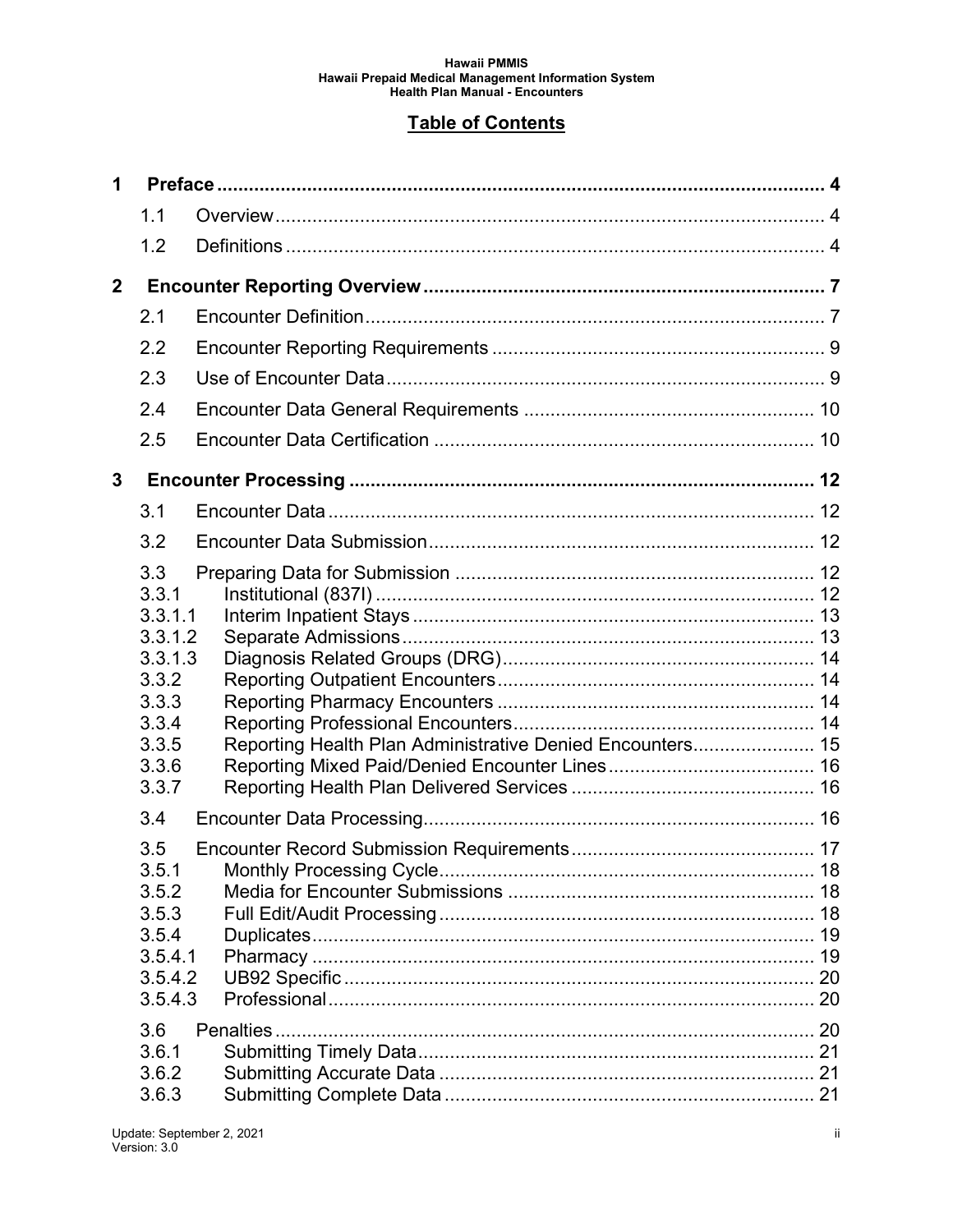| 4              |                                                                                                |                                                                                                                                                                                     |  |
|----------------|------------------------------------------------------------------------------------------------|-------------------------------------------------------------------------------------------------------------------------------------------------------------------------------------|--|
| 5              |                                                                                                |                                                                                                                                                                                     |  |
| 6              |                                                                                                |                                                                                                                                                                                     |  |
|                | 6.1<br>6.1.1<br>6.1.2<br>6.1.3                                                                 | File Header Record Format (Encounter Error Report 241) 22<br>QUEST Encounter Input Error Detail Report (EN000241) 22<br>File Trailer Record Format (Encounter Error Report 241)  23 |  |
|                | 6.2<br>6.2.2                                                                                   | QUEST Hawaii Cycle Encounter Report (ECHAR947)  25                                                                                                                                  |  |
|                | 6.6<br>6.6.1<br>6.6.2<br>6.6.3<br>6.6.4<br>6.6.5<br>6.6.6<br>6.6.7<br>6.6.8<br>6.6.9<br>6.6.10 |                                                                                                                                                                                     |  |
|                | 6.7                                                                                            |                                                                                                                                                                                     |  |
|                | 6.8                                                                                            |                                                                                                                                                                                     |  |
|                | 6.9                                                                                            |                                                                                                                                                                                     |  |
| $\overline{7}$ |                                                                                                |                                                                                                                                                                                     |  |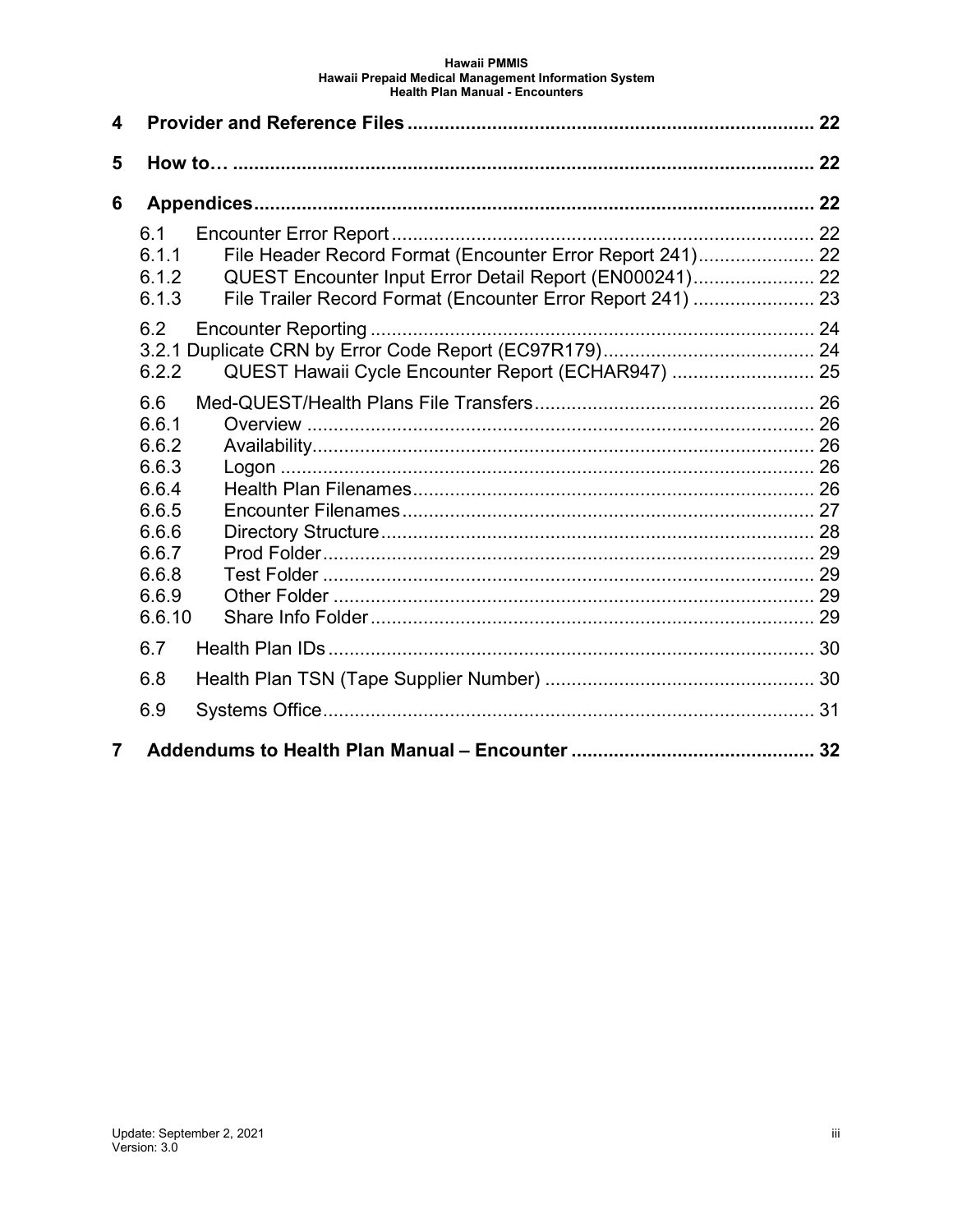## **1 Preface**

#### 1.1 Overview

The Health Plan Encounter Manual is distributed to medical and behavioral health plans contracting with the Hawaii Department of Human Services (DHS), Med-QUEST Division (MQD) to further their understanding of the policies and procedures for encounter acceptance and processing. This manual contains the definitions of the different types of encounters and the policies for encounter submission deadlines.

## <span id="page-3-1"></span><span id="page-3-0"></span>1.2 Definitions

Unless otherwise stated, the following terms are used in this manual as defined below.

<span id="page-3-2"></span>

| 241                  | Encounter Input Detail Report. This report lists encounters<br>pended during the encounter processing cycle.                                     |
|----------------------|--------------------------------------------------------------------------------------------------------------------------------------------------|
| 277CA                | Claims Acknowledgement File. This file is generated for every<br>837 health plans submit.                                                        |
| 277U                 | The 277U Status File includes all finalized encounter records,<br>as well as all pended encounter records, following adjudication<br>processing. |
| 824                  | Acknowledgement file for HIPAA level 3-7 errors                                                                                                  |
| 834                  | Daily file MQD generates for each health plan listing active<br>MQD recipients enrolled in that health plan                                      |
| 999                  | Acknowledgement file for HIPAA level 1-2 errors                                                                                                  |
| Adjudicated<br>Claim | A claim that has been received and processed by the health<br>plan which resulted in a payment or denial of the claim.                           |
| <b>CIS</b>           | Community Integration Services; a MQD program designed to<br>provide supportive housing services to individuals experiencing<br>homelessness     |
| <b>CMS</b>           | Centers for Medicare and Medicaid Services which as<br>oversight responsibilities for the MQD program, including<br>encounter reporting          |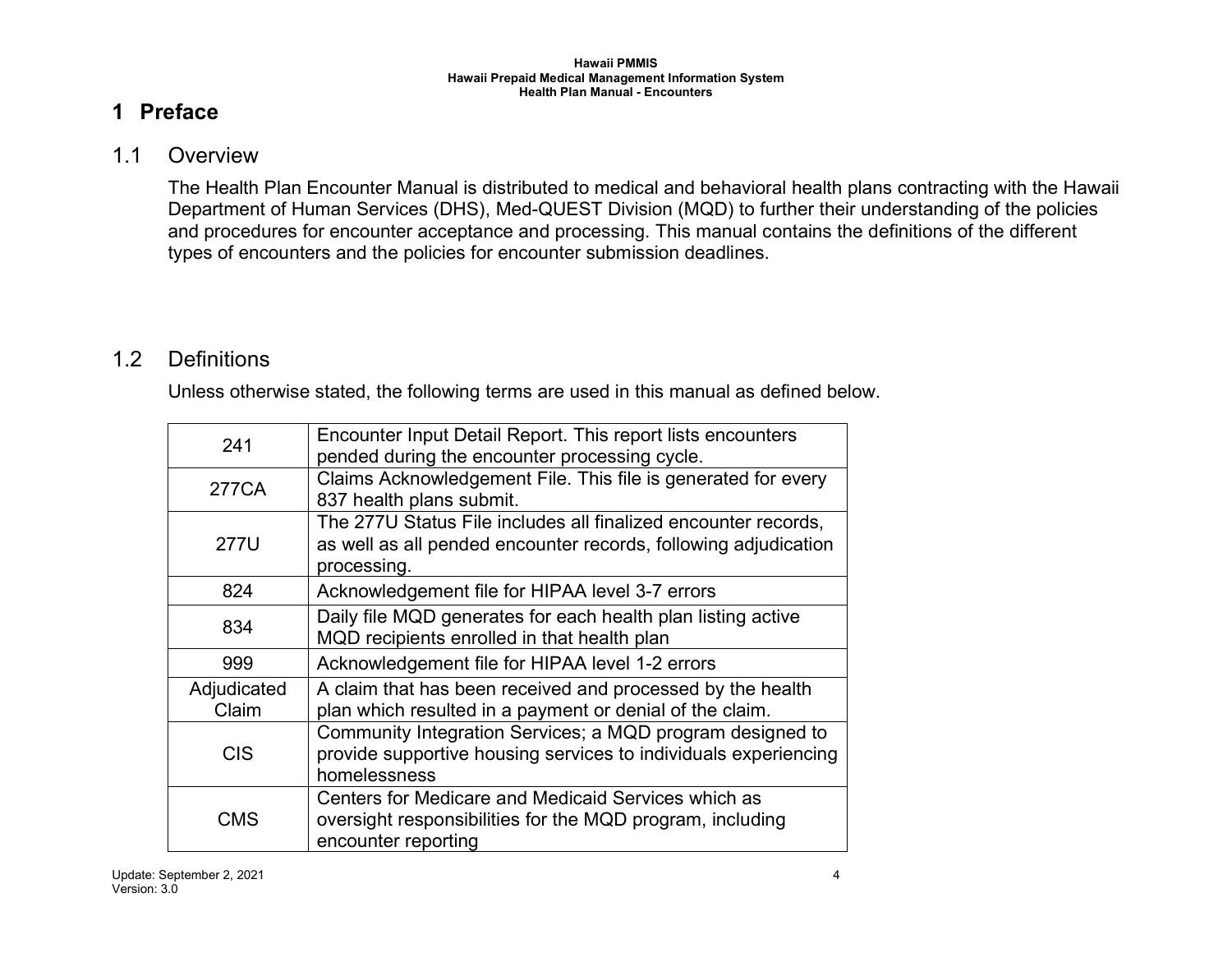| <b>Clean Claims</b>                                            | A claim that may be processed without obtaining additional<br>information from the provider of service or from a third party<br>but does not include claims under investigation for fraud or<br>abuse or claims under review for medical necessity                                                              |
|----------------------------------------------------------------|-----------------------------------------------------------------------------------------------------------------------------------------------------------------------------------------------------------------------------------------------------------------------------------------------------------------|
| <b>CRN</b>                                                     | Claims Reference Number; A unique 15-digit number assigned<br>to each encounter record by MQD for tracking purposes. The<br>first five numbers of the CRN contain the Julian date, which<br>reflects the date of receipt for adjudication processing                                                            |
| Copayment                                                      | A monetary amount the member pays directly to a Health Plan<br>at the time covered services are rendered                                                                                                                                                                                                        |
| Cost<br>Avoidance                                              | The process of identifying and utilizing all sources of first or<br>third-party benefits before services are rendered by the health<br>plan or before payment is made by the health plan                                                                                                                        |
| Covered<br>services                                            | The health and medical services to be delivered by the health<br>plan as described in Section 4 of the QI & CCS RFPs                                                                                                                                                                                            |
| Denials<br>Report                                              | The Denials Report is generated each encounter processing<br>cycle and lists all encounters that deny                                                                                                                                                                                                           |
| <b>Dual Eligible</b>                                           | A member who is eligible for both Medicare and Medicaid                                                                                                                                                                                                                                                         |
| <b>DHS</b>                                                     | The State of Hawai'i Department of Human Services                                                                                                                                                                                                                                                               |
| Encounter                                                      | A record of a medically related service rendered by a<br>registered MQD provider to a MQD member enrolled with a<br>health plan on the date of service. An encounter is further<br>defined as an inpatient or outpatient claim; or each service line<br>on a professional (HCFA 1500) or pharmacy (NCPDP) claim |
| Encounter<br>Adjudication<br><b>Edits and</b><br><b>Audits</b> | MQD adjudication system for evaluating submitted encounter<br>data for data quality problems and duplicate records                                                                                                                                                                                              |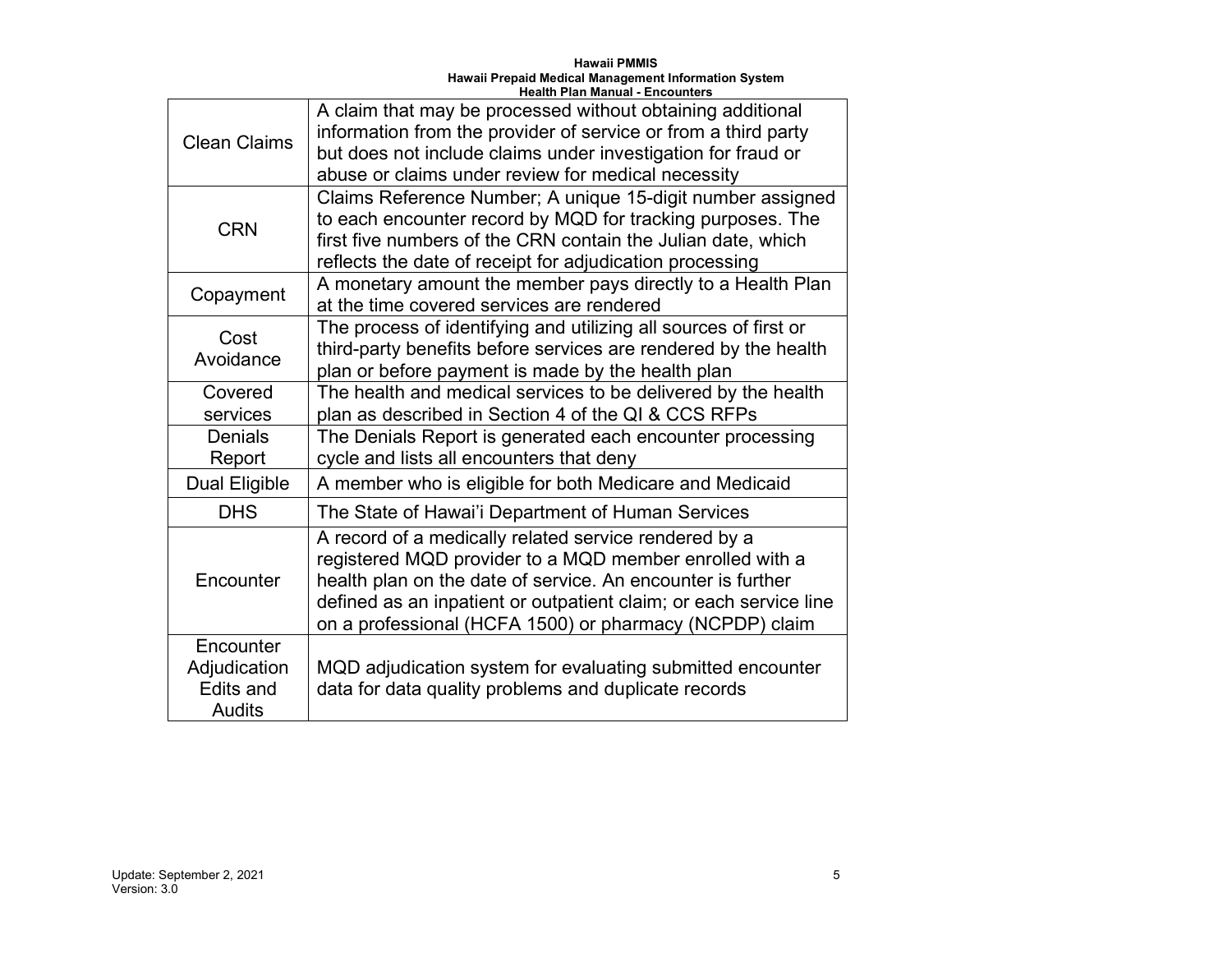| <b>Hawaii PMMIS</b>                                  |
|------------------------------------------------------|
| Hawaii Prepaid Medical Management Information System |
| <b>Health Plan Manual - Encounters</b>               |

|                           | The three encounter types are:                                                                                                                                                                                                                                                                                  |
|---------------------------|-----------------------------------------------------------------------------------------------------------------------------------------------------------------------------------------------------------------------------------------------------------------------------------------------------------------|
|                           | Professional services reported with an 837P (Form<br>A/1500)                                                                                                                                                                                                                                                    |
|                           | Pharmacy services reported with a NCPDP transaction<br>$\bullet$<br>(Form C)                                                                                                                                                                                                                                    |
| Encounter<br>Form Type    | Institutional services reported with an 837I (Form B/UB-<br>04). Institutional encounters are further subdivided into<br>three additional form types: Form Type I for inpatient<br>hospital services; Form Type O for outpatient hospital<br>services; and Form Type L for long-term care facility<br>services. |
| Encounter<br>Manual       | Reference guide for health plans that are required to submit<br>encounter data to MQD                                                                                                                                                                                                                           |
| <b>HAWI</b>               | Hawaii Automated Welfare Information System                                                                                                                                                                                                                                                                     |
| <b>HCFA</b>               | <b>Health Care Financing Administration</b>                                                                                                                                                                                                                                                                     |
| <b>Health Plan</b>        | Health plans include medical and behavioral health plans<br>contracted with the State of Hawaii to provide services to<br>eligible members                                                                                                                                                                      |
| <b>HIPAA</b>              | Health Insurance Portability and Accountability Act                                                                                                                                                                                                                                                             |
| <b>HPMMIS</b>             | The Hawaii Prepaid Medical Management Information System<br>is based on the Arizona PMMIS and is operated and<br>maintained by the State of Arizona for Hawaii                                                                                                                                                  |
| <b>MQD</b>                | MQD is the Med-QUEST Division of the Hawaii Department of<br><b>Human Services</b>                                                                                                                                                                                                                              |
| <b>PMR</b>                | Provider Master Registry; the monthly file MQD generates to<br>inform the health plans of all providers known to MQD and<br>their enrollment status                                                                                                                                                             |
| Provider                  | Any licensed or certified person or public or private<br>institution, agency, or business concern authorized by DHS to<br>provide healthcare, services, or supplies to MQD members                                                                                                                              |
| Reference<br><b>Files</b> | Files produced by MQD for health plans with information                                                                                                                                                                                                                                                         |
|                           | regarding service coverage<br>Secure File Transfer Protocol (also known as SFTS - Secure                                                                                                                                                                                                                        |
| <b>SFTP</b>               | File Transfer Server or EFT - Electronic File Transfer)                                                                                                                                                                                                                                                         |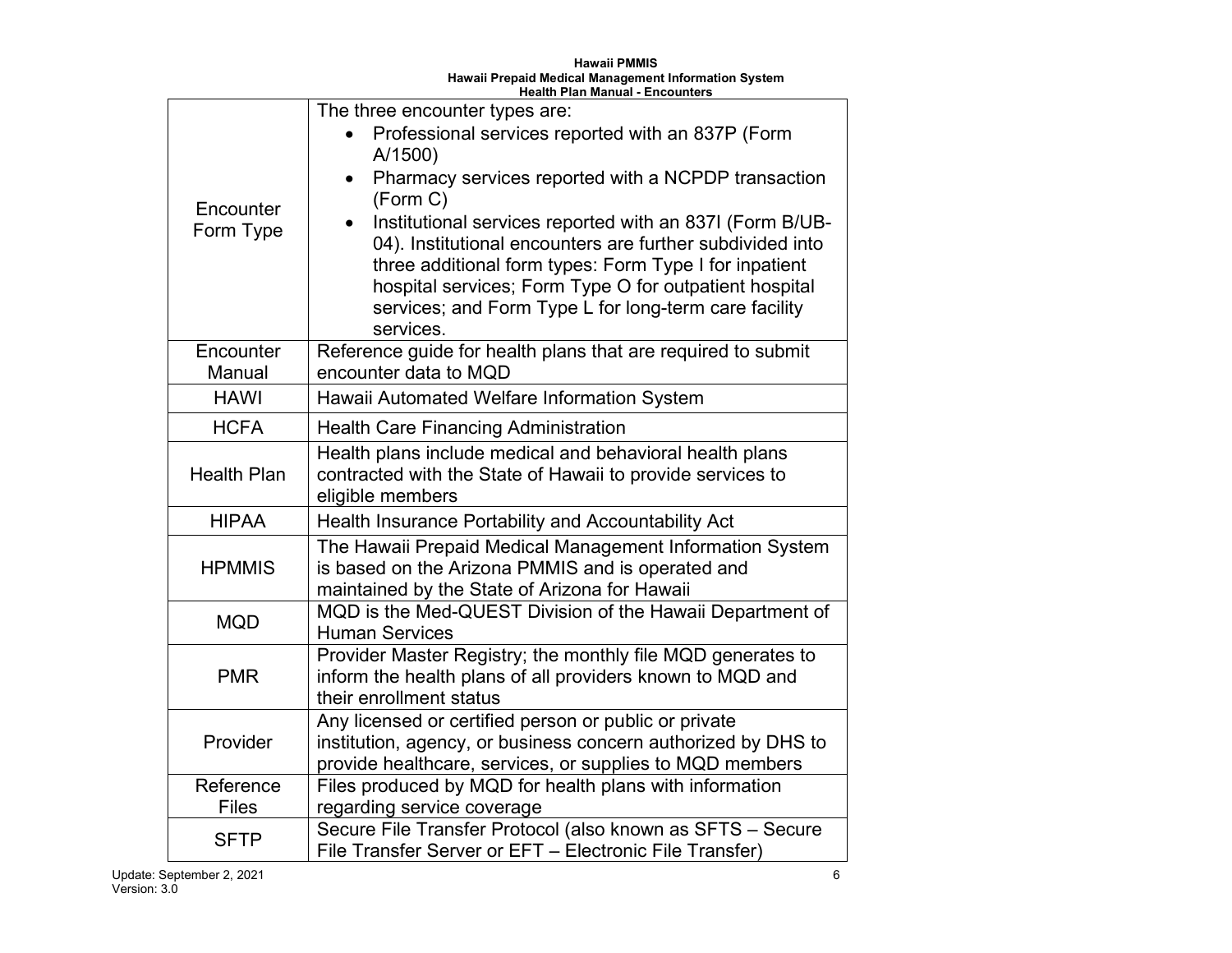| Subcontract                                                                              | Any written agreement between the Health Plan<br>and another party to fulfill the requirements of the health plan<br>Contract.                                                                                |
|------------------------------------------------------------------------------------------|---------------------------------------------------------------------------------------------------------------------------------------------------------------------------------------------------------------|
| Subcontractor                                                                            | A party with whom the Health Plan contracts<br>to provide services and/or conduct activities related to fulfilling<br>the requirements of the health plan Contract.                                           |
| <b>TPL</b>                                                                               | <b>Third Party Liability</b>                                                                                                                                                                                  |
| <b>TSN</b>                                                                               | Transmission Submitter Number; a number assigned by MQD<br>for each submitter of encounter data. Health Plans must have<br>one TSN and may have multiple TSNs.                                                |
| Transaction<br>Insight (TI)<br>Encounter<br>Validation<br>/Translation<br><b>Process</b> | The MQD front-end editor validates syntax, code sets, and<br>code relationships. Records that successfully pass validation<br>are translated into file formats to be processed by the<br>adjudication system. |
| <b>VPN</b>                                                                               | <b>Virtual Private Network</b>                                                                                                                                                                                |

## **2 Encounter Reporting Overview**

#### 2.1 Encounter Definition

An encounter is defined as a visit with a provider where one or more services may be incurred. It can entail the following examples.

- All services by one provider for one visit relative to a specific condition.
- A single physician visit for multiple conditions will be considered a single encounter.
- An inpatient encounter is defined as the entire hospital confinement or inpatient stay. All facility services incurred during the inpatient stay are part of the inpatient encounter, including the emergency room visit prior to and resulting in the hospital admission.

<span id="page-6-1"></span><span id="page-6-0"></span>Encounters include, but are not limited to, the following items: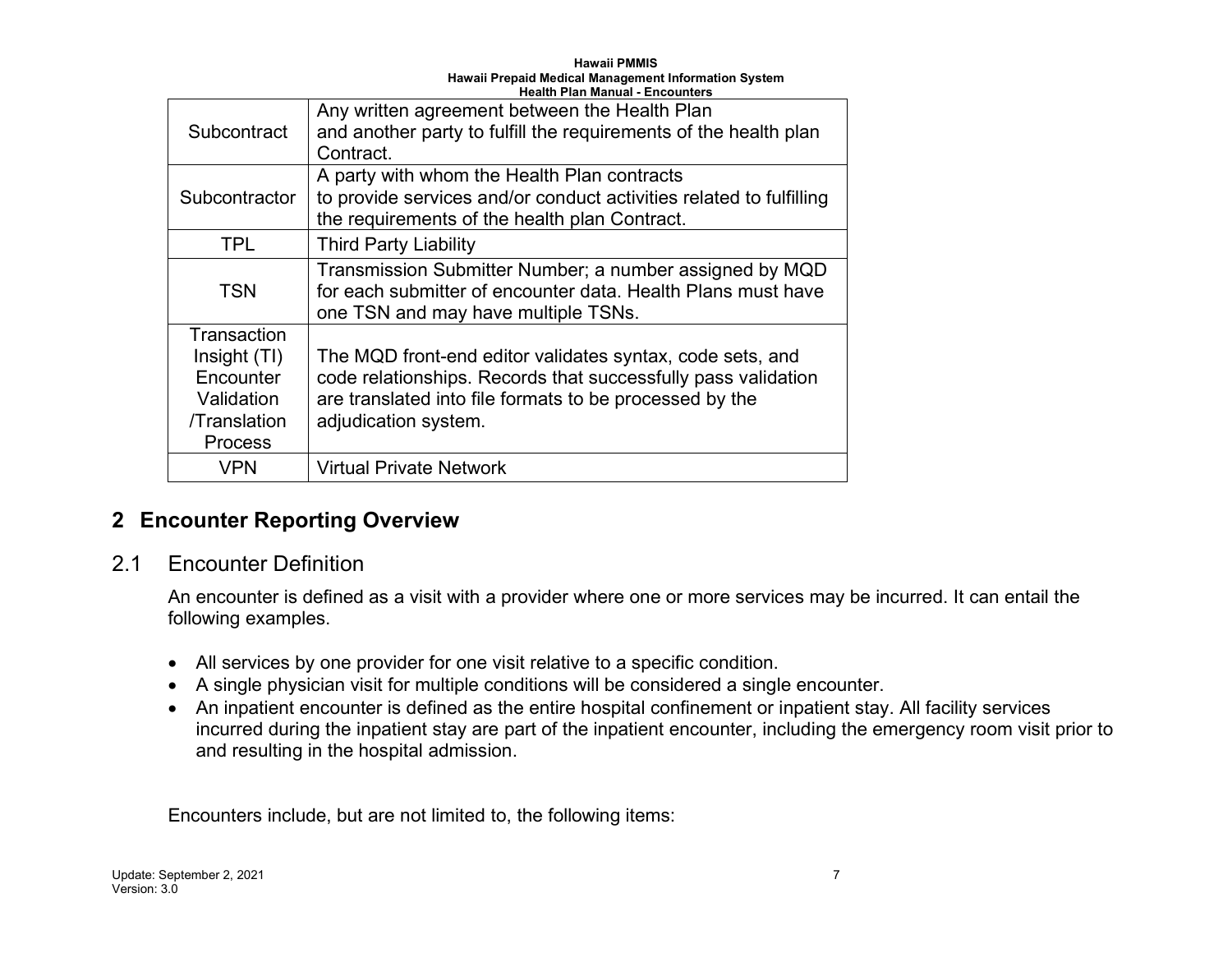Medical Services

- Inpatient hospital services
- Outpatient hospital services
- Physician and other practitioner services
- Pharmaceutical services
- Preventive care
- Diagnostic services
- Durable medical equipment items
- Home health services
- Transportation services
- Behavioral health services

#### Behavioral Services

- Inpatient hospital services
- Outpatient hospital services
- Crisis intervention services
- Bio-psycho-social rehabilitation
- Pre-vocational services
- Social/recreational services
- Behavioral health treatment services
- Pharmaceutical services
- Diagnostic laboratory procedures performed
- Transportation services
- Case management visits/contacts

Health plans are responsible for reporting all encounters, including those listed below.

- Over-allowance services
- Excluded services
- Out-of-service area services
- Out-of-plan services
- Individual services reimbursed FFS under global fees and similar reimbursement schemes
- Actual service codes, even if down-coded for settlement purposes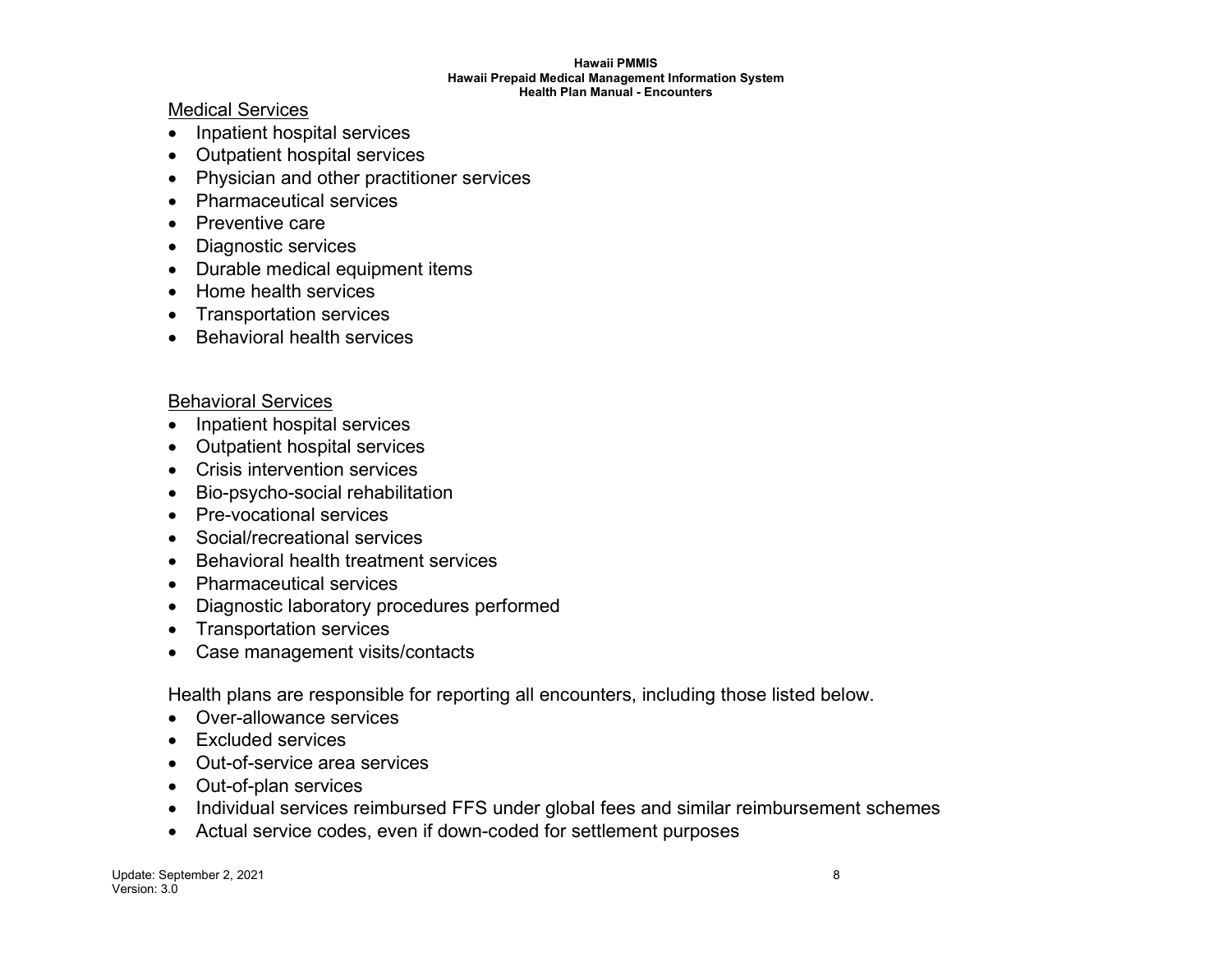### 2.2 Encounter Reporting Requirements

Health plans are required to submit encounters for all valid Medicaid covered services, including encounters that are:

- Paid
- Health plan denials for administrative reasons
- Zero Medicaid payment due to full reimbursement by another payer or bundling of services

The Health Plan shall submit all lines of a claim as a single encounter, thereby matching the structure of the claim to its resulting encounter.

<span id="page-8-0"></span>MQD utilizes national industry standards and code sets as published by X12N, NCPDP, and other data standard maintenance organizations for encounter reporting. Refer to MQD's 837 and NCPDP Companion Guides for requirements health plans must follow in order to comply with contractual requirements.

#### 2.3 Use of Encounter Data

As described in Section 6.4 of the QI Contract and 6.11 of the CCS Contract, MQD uses encounter data submitted by contracted health plans for a variety of purposes, including, but not limited to:

- 1. Audits, investigations, identifications of improper payments and other program integrity activities
- 2. Reporting and analysis, including federal reporting as described in 42 CFR §438.242(b)(1), policy analysis, executive and legislative decision-making, and research studies
- 3. Capitation rate setting and risk adjustment, as well as hospital rate setting
- 4. Calculation of pharmacy rebates
- 5. Evaluation of managed care quality, utilization patterns, and access to care
- <span id="page-8-1"></span>6. Verification of reported quality measure data prior to release of withhold or incentive payments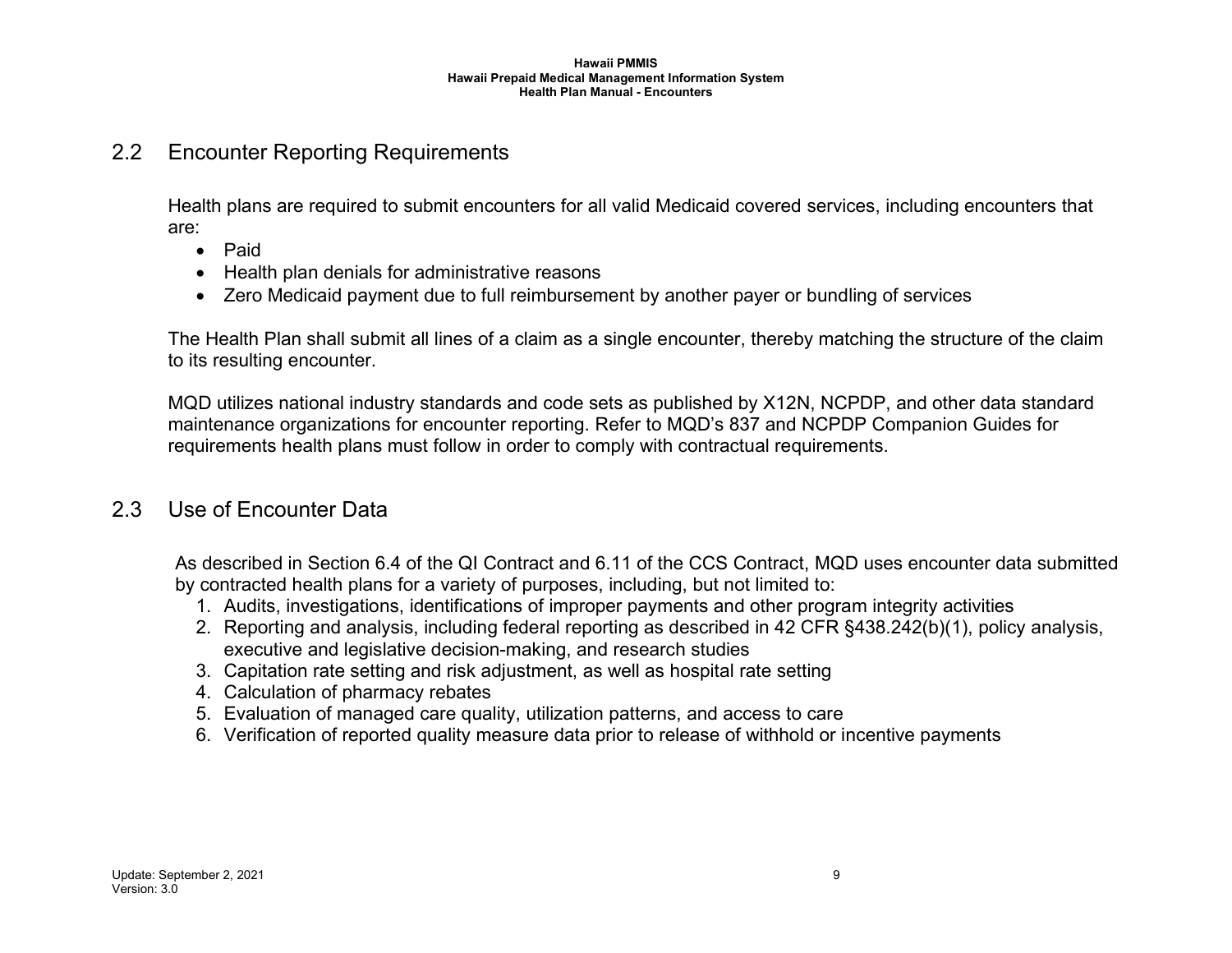#### 2.4 Encounter Data General Requirements

In addition to the General Requirements outlined in the QI Contract section 6.4, the health plan shall ensure that submitted encounters meet, at a minimum, the following requirements:

- 1. The member must be MQD eligible and enrolled with the health plan on the date of service as verified through the 834 file.
- 2. The service provider must be actively registered with MQD on the date of service as verified through the PMR.
- 3. The service must have been completed, and the provider's claim or encounter must be finalized as paid, administratively denied or zero Medicaid payment by the health plan before an encounter is submitted to MQD.
- 4. The MQD Medicaid program is the payor of last resort. Medicare and other third-party payment must be accounted for prior to submitting the encounter. Medicare and third-party payment amounts must be entered on the encounter in the appropriate fields. In cases where a member has exhausted Medicare or other benefits or the service provided is not covered by another payor, the only fields necessary to populate are the Medicare or other insurance approved and paid amounts using a value of zero.
- <span id="page-9-0"></span>5. If the health plan makes a post-payment/denial revision to a provider's claim after it has been submitted to MQD as an encounter, the health plan must resubmit an appropriate replacement and void encounter to MQD.

## 2.5 Encounter Data Certification

To comply with 42 CFR Sections 438.604 and 438.608 the CEO, CFO or a direct report must certify encounter data prior to processing. By incorporating the attestation process noted below the Chief Executive Officer, Chief Financial Officer, or an individual who has delegated authority to sign for, and who reports directly to Chief Executive Officer or Chief Financial Officer, attests that the data and/or documents so recorded and submitted as input data or information, based on best knowledge, information, and belief, is in compliance with Subpart H of the Balanced Budget Act (BBA) Certification requirements; is complete, accurate, and truthful; and is in accordance with all Federal and State laws, regulations, policies and the Health Plan contract now in effect. If any of those procedures, rules, regulations or statutes is hereafter amended, the Health Plan agrees to conform to those amendments of which Health Plan has been notified.

<span id="page-9-1"></span>The Health Plan further certifies that it will retain and preserve all original documents as required by law, submit all or any part of same, or permit access to same for audit purposes, as required by the State of Hawai'i, or any agency of the federal government, or their representatives.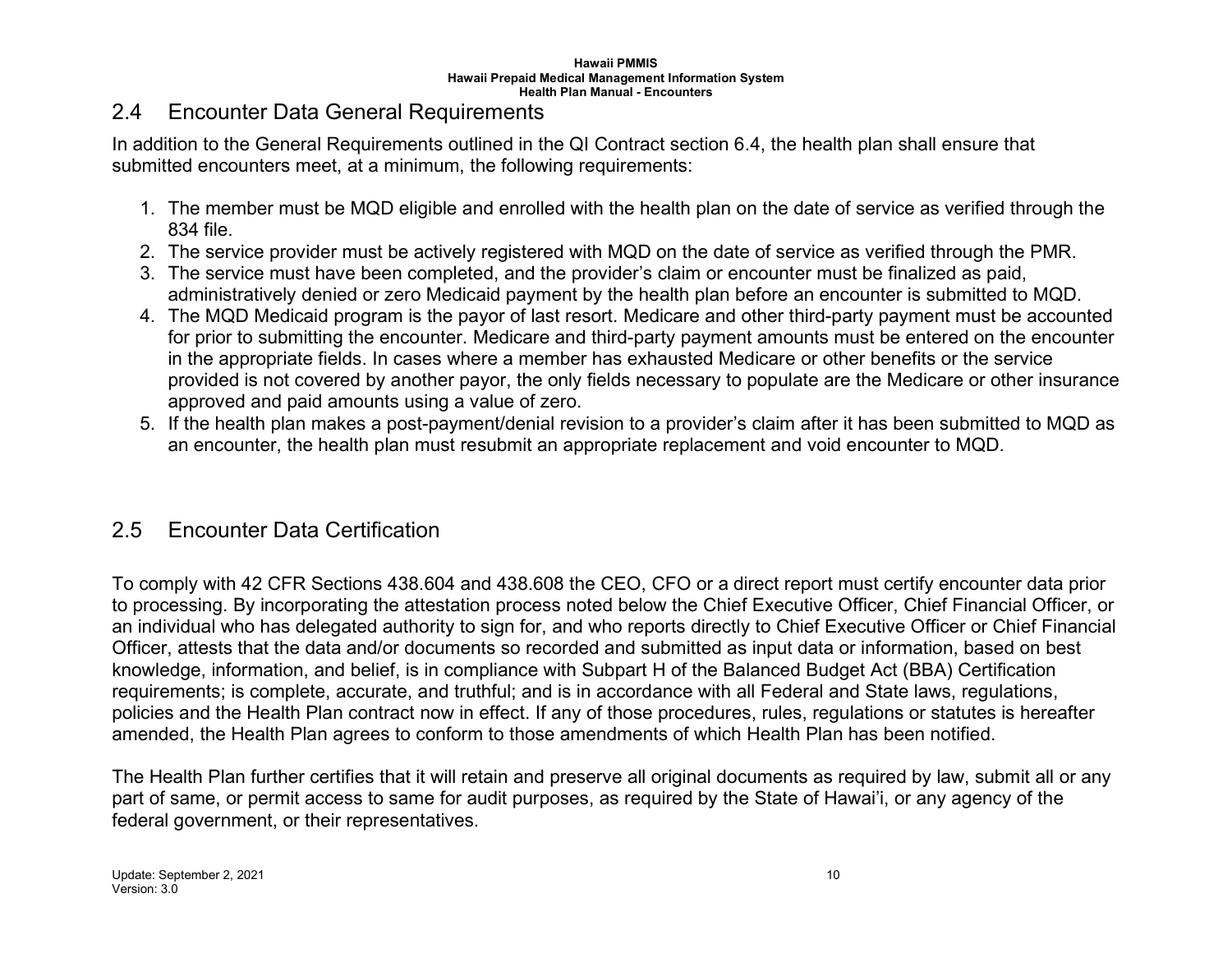The BBA encounter attestation process for:

#### X12 (837) files

The Submitter Name Loop [1000A] allows for two repetitions of the PER segment. For the 837 attestation add one repetition of the PER Segment within the 1000A Submitter Name Loop. This allows the health plans to continue to submit a PER segment which indicates who to contact if a file has a problem.

For Example: The additional PER segment should be formatted as follows:

#### *PER\*EM\*TOMYKNOWLEDGEINFORMATIONANDBELIEFTHEDATAINTHISFI*

*LEISACCURATECOMPLETEANDTRUE.CERTIFIER@PLAN.COM\*FX\*602 5556789\*TE\*6025555678~*

Where:

PER01 = IC - Information Contact

PER03 = EM - Electronic Mail.

PER04 = the attestation followed by the email address of the person who certifies the file, which must be compliant with BBA specifications

PER05 = FX - Fax Number

PER06 = The Fax Number of the person certifying the file

PER07 = TE - Telephone Number

PER08 = Telephone Number of the person certifying the file

NCPDP files

An abbreviated attestation message is in the 35 character message field trailer record of the Batch 1.1 or 1.0 [the transport mechanism for the 5.1 and the 3.2 transactions].

For example:

"Attested John Doe CFO" (again, must be compliant with BBA specifications)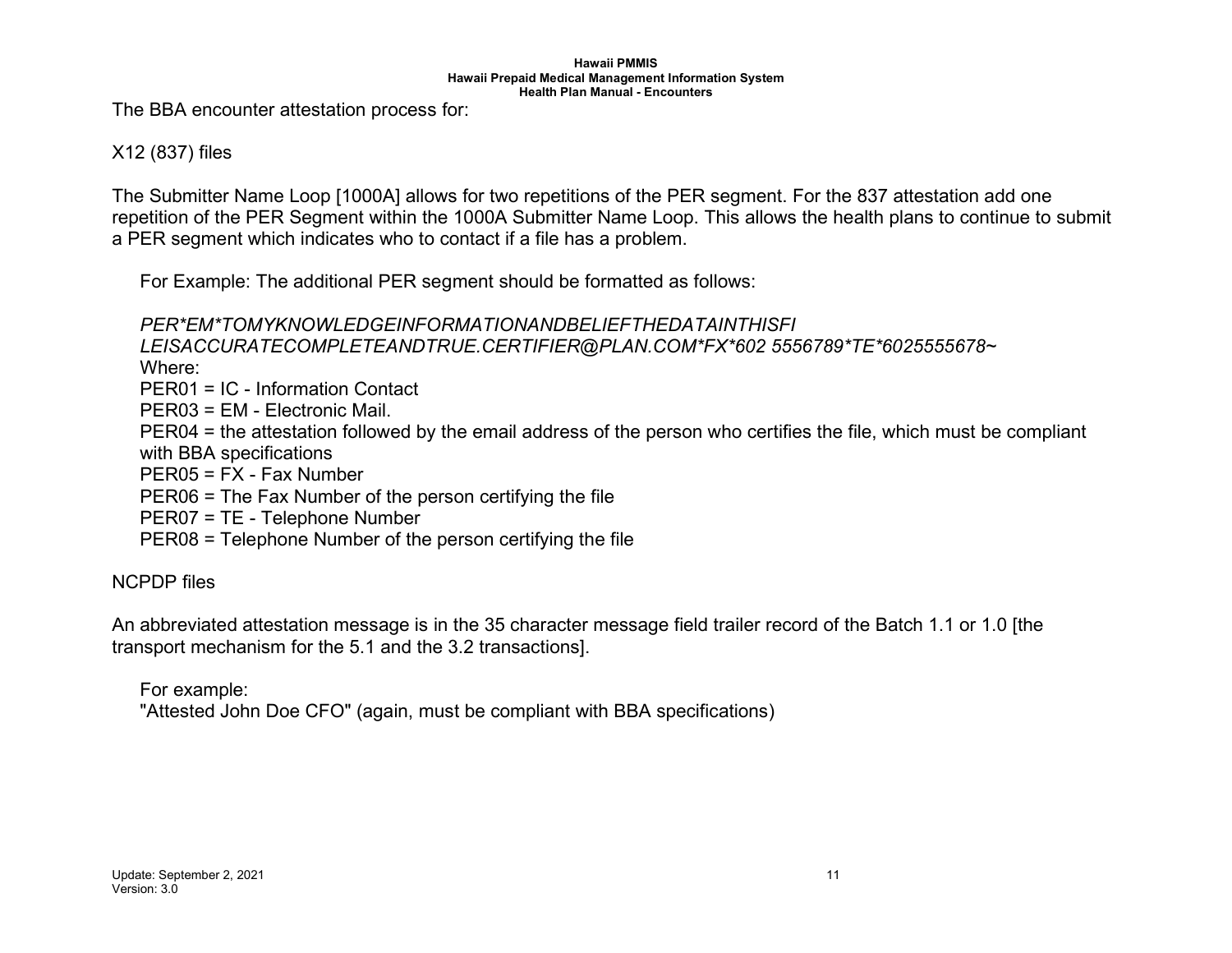#### **3 Encounter Processing**

#### 3.1 Encounter Data

Each health plan is required to maintain and submit encounter data to the Med-QUEST Division (MQD) in accordance with the request for proposal contract and the Health Plan Manual.

All Professional and Institutional encounter data must be submitted in the HIPAA 837 format and must conform to the instructions outlined in the State of Hawaii Standard Companion Guide Transaction Information for Encounter Reporting.

All pharmacy encounter data must be submitted in the NCPDP format and must conform to the specifications outlined in the State of Hawaii NCPDP Post Adjudicated History (PAH) 2.2 Companion Guide.

#### <span id="page-11-1"></span><span id="page-11-0"></span>3.2 Encounter Data Submission

A health plan can submit its encounter information electronically to the MQD on a daily basis, however all encounter files will be processed bi-monthly in HPMMIS on the 1<sup>st</sup> and 3<sup>rd</sup> Wednesday of each month.

All encounter files must be submitted no later than 5:00 p.m. HST on the Tuesday prior to a processing Wednesday. The encounter information must be submitted via the SFTP process described in section 3.6 Appendix 6.6 – [Med-QUEST/Health Plans File Transfers.](#page-25-5)

#### <span id="page-11-2"></span>3.3 Preparing Data for Submission

When reporting encounter data to MQD, a health plan must apply the following guidelines to categorize encounter data.

#### 3.3.1 Institutional (837I)

<span id="page-11-4"></span><span id="page-11-3"></span>The inpatient encounter should be used to report facility services such as inpatient hospital and institutional services. A maximum of 999 detail lines can be submitted for each encounter of this record type. Inpatient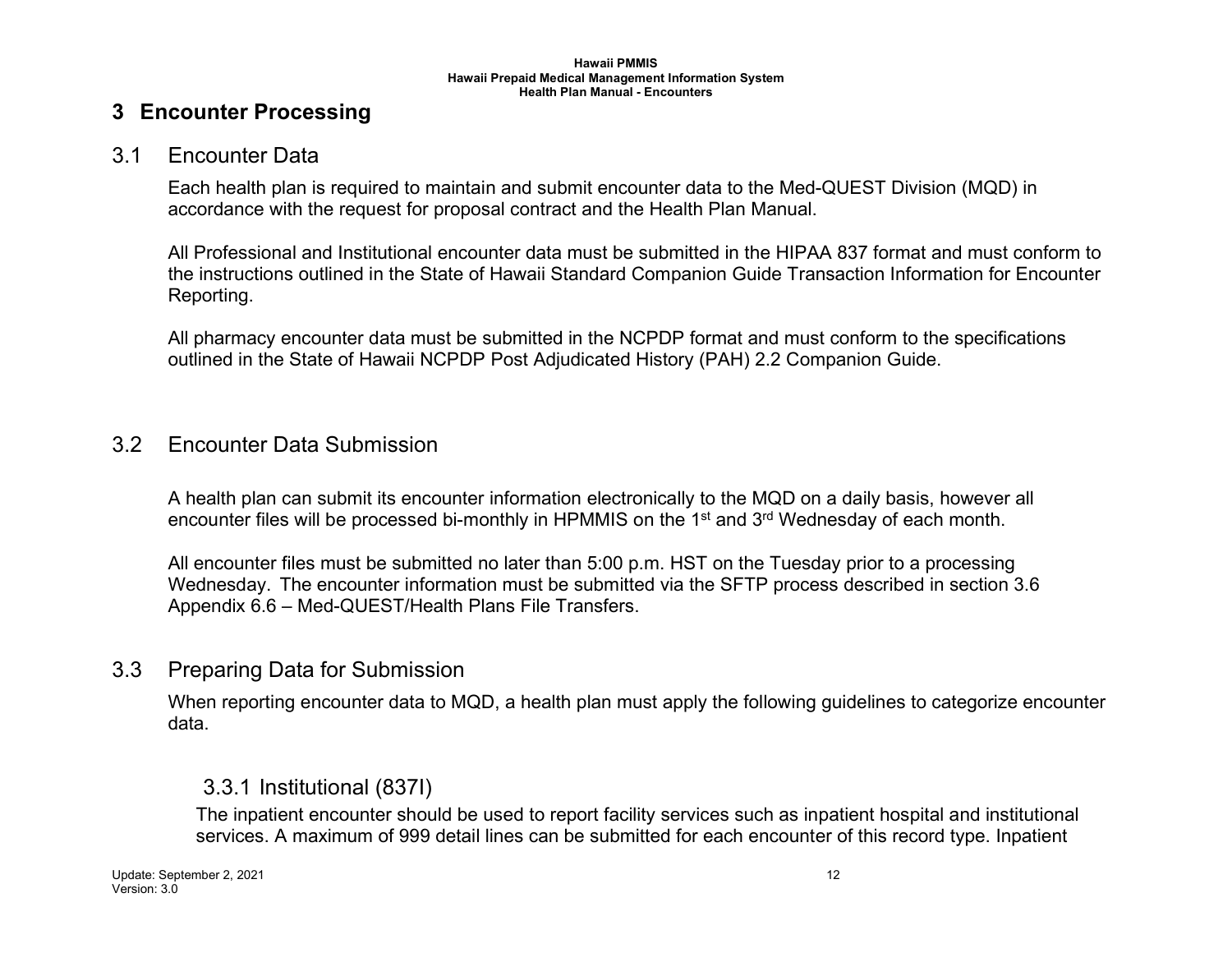services that are usually reported on UB-92 claim forms or other institutional claim forms are to be reported in the 837 Institutional (837I) encounter file.

For 837I file specifications, please see the 837 Companion Guide: [https://medquest.hawaii.gov/en/plans](https://medquest.hawaii.gov/en/plans-providers/health-plan-resources.html)[providers/health-plan-resources.html](https://medquest.hawaii.gov/en/plans-providers/health-plan-resources.html)

Do not use this record type for inpatient physician visits or other professional services. Services provided by professional and technical medical providers, hospital-affiliated clinic providers, or persons normally reporting services by an HCFA-1500 claim form are to be reported in the 837 Professional encounter file.

#### 3.3.1.1 Interim Inpatient Stays

Health plans are requested not to hold interim inpatient encounters until the final bill representing discharge has occurred. Instead, the interim inpatient encounters can be submitted without delays, but must represent the complete inpatient stay to date.

#### 3.3.1.2 Separate Admissions

As one of the Medicaid HEDIS measures for utilization, clarification of facility transfers or changes in level of care is warranted for the accuracy of the admission and transfer data.

<span id="page-12-0"></span>The following situations of continued inpatient care would require submission of separate admission encounter data.

- Transfers between inpatient care institutions or facilities
- Transfers between acute and non-acute facilities (skilled nursing facility, sub-acute, waitlisted for LTC or intermediate nursing facility)
- Transfer between inpatient psychiatric and residential facilities

<span id="page-12-1"></span>Note: Changes in acute levels of care are not separate admissions. The levels of care in an acute medical facility are acute care, intensive care (ICU), and cardiac care (CCU).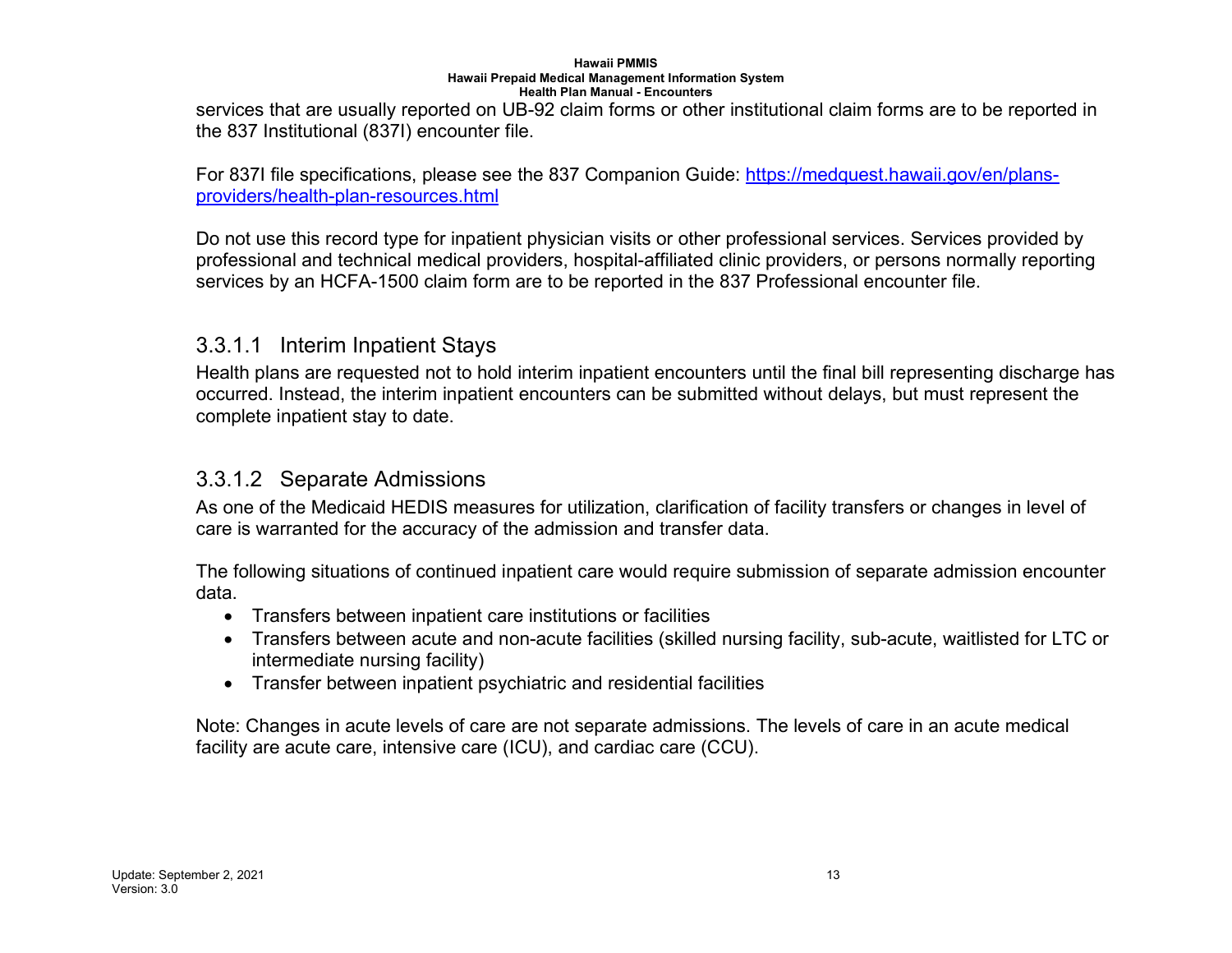#### 3.3.1.3 Diagnosis Related Groups (DRG)

Section to be updated

## 3.3.2 Reporting Outpatient Encounters

Outpatient encounter record should be used to report medical-facility-based outpatient services, such as hospital emergency room, DME, Hospice, Home Health, diagnostic services provided by facilities, and dialysis services. Outpatient services that are usually reported on UB-92 claim forms or other institutional claim forms are to be reported in the 837 Institutional (837I) encounter file.

<span id="page-13-0"></span>Also to be reported on this record type is ancillary services for long-term care, sub-acute and waitlist levels of care.

For 837I file specifications, please see the 837 Companion Guide: [https://medquest.hawaii.gov/en/plans](https://medquest.hawaii.gov/en/plans-providers/health-plan-resources.html)[providers/health-plan-resources.html](https://medquest.hawaii.gov/en/plans-providers/health-plan-resources.html)

<span id="page-13-1"></span>A maximum of 999 detail lines can be submitted for each encounter of this record type.

## 3.3.3 Reporting Pharmacy Encounters

The drug encounter record should be used to report NDC-identified drug and medical supplies services dispensed by an outpatient pharmacy, other than inpatient pharmacy. All pharmacy encounters must be submitted in the NCPDP file format.

#### 3.3.4 Reporting Professional Encounters

<span id="page-13-3"></span><span id="page-13-2"></span>The professional encounter file should be used to report professional and other medical, dental, and behavioral services such as: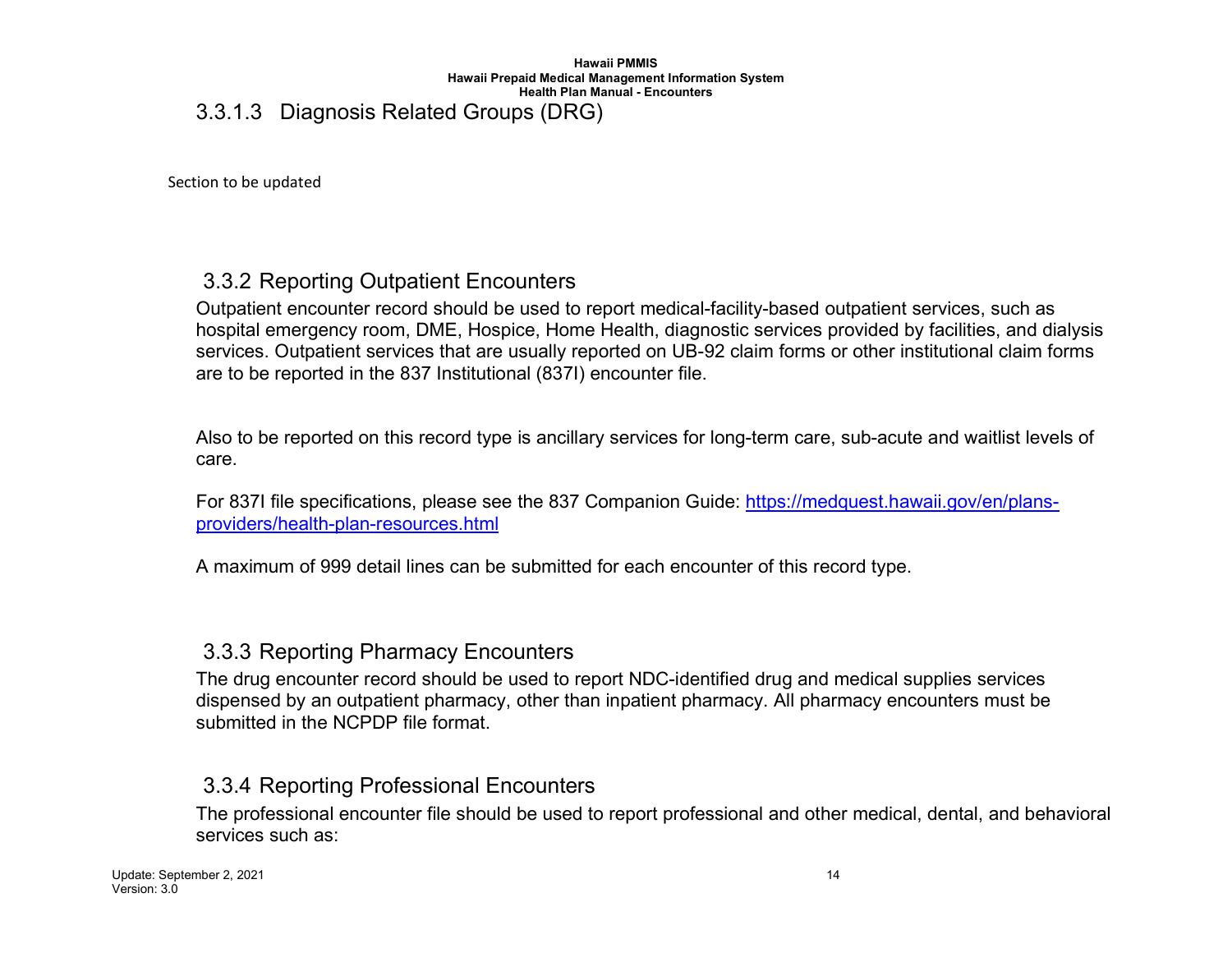- Physician visits
- Nursing visits
- Surgical services
- Anesthesia services
- Laboratory tests
- X-rays
- Home- and community-based services
- Therapy services
- Durable medical equipment (DME)
- Medical supplies
- Transportation services

Services using this record type are typically associated with HCFA 1500 claim forms or transportation claim forms. Translation and taxi services are also reported on the 837 professional (837P) encounter file. A maximum of 999 detail lines can be submitted for each encounter.

For 837P file specifications, please see the 837 Companion Guide: [https://medquest.hawaii.gov/en/plans](https://medquest.hawaii.gov/en/plans-providers/health-plan-resources.html)[providers/health-plan-resources.html](https://medquest.hawaii.gov/en/plans-providers/health-plan-resources.html)

## 3.3.5 Reporting Health Plan Administrative Denied Encounters

Health Plan Administrative Denials encounters are defined as Health Plan adjudicated claims that have been denied or non-covered in full for only specific types of administratively related reasons. Denials for administrative reasons represent those claims which are for valid Medicaid covered services provided to eligible members, by enrolled and eligible providers that were denied by Health Plans for administrative issues such as:

- Failure of the provider to obtain a required Prior Authorization (PA)
- Untimely submission of the claim to the Health Plan
- Provider billed units are in excess of Medicaid service benefit limits
- <span id="page-14-0"></span>• Provider's failure to supply required claims supporting documentation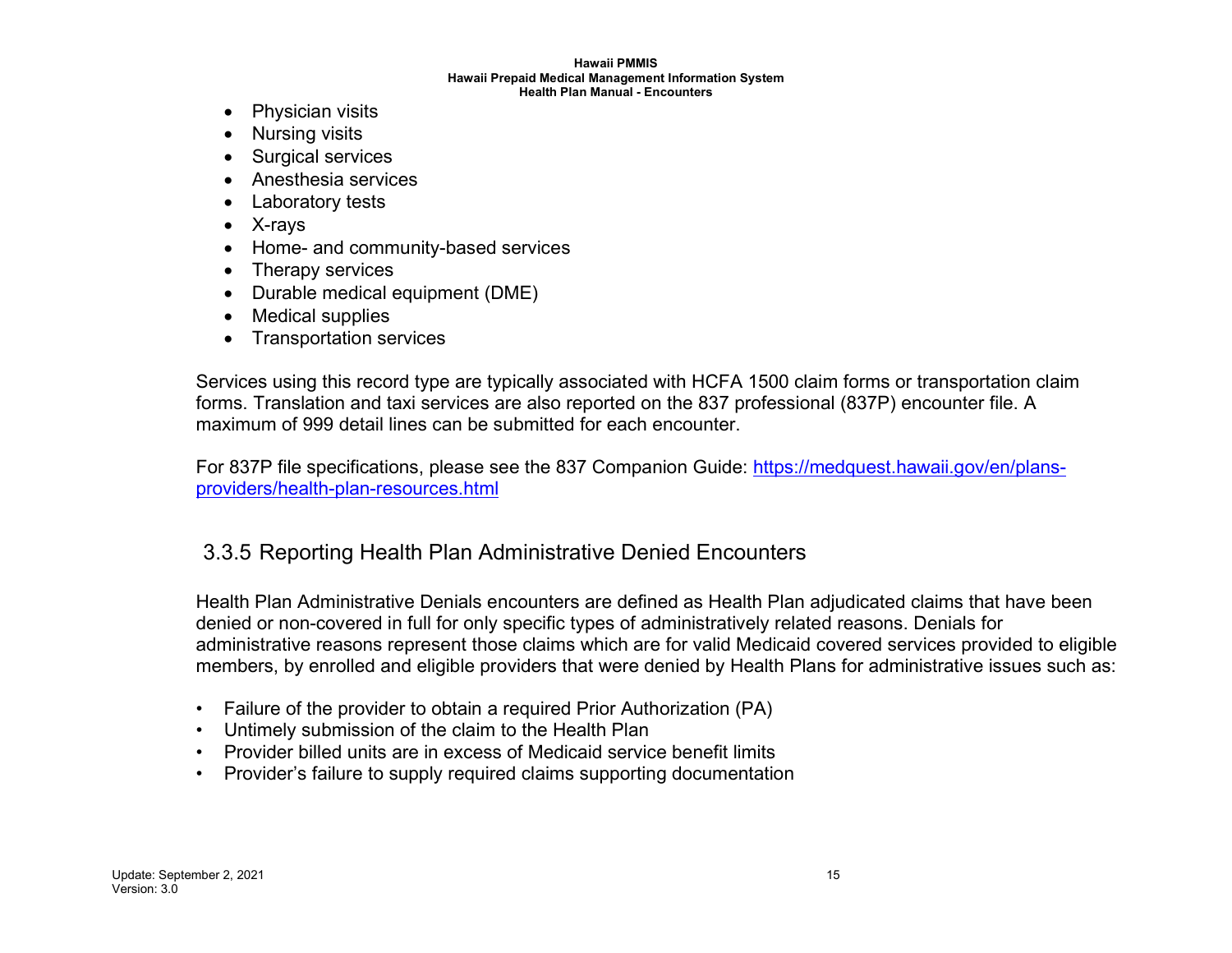## 3.3.6 Reporting Mixed Paid/Denied Encounter Lines

When an encounter contains both paid and denied lines, they must be reported in a different manner. For Professional encounters, the denied and paid lines must be separated and reported in separate Paid and Denied (.DENY) files. To link the separated encounter, the same Patient Account Number (PAN), used in 2300/CLM01, can be submitted in both files.

For Institutional encounters, the lines do not need to be separated. Instead, the Health Plan Paid Amount would be reported as zero and the CAS segment, which would report the non-covered charge, would use CARC 96 (Non-covered charge(s)).

## 3.3.7 Reporting Health Plan Delivered Services

<span id="page-15-0"></span>The Health Plan shall create claims and submit encounter records for direct services rendered to beneficiaries by Health Plan personnel that may otherwise be delegable to providers in the community. Examples of such services include care coordination, service coordination, housing coordination, case management, outreach efforts, medication reconciliation, and quality improvement activities. These costs shall be captured by the Health Plan as part of its general ledger.

## <span id="page-15-1"></span>3.4 Encounter Data Processing

Encounter data reporting for medical services provided to eligible members are submitted electronically by health plans to HPMMIS using the HIPAA 837 file format. These encounters are first edited by our Validator utilizing the HIPAA rules.

A 277CA (Claims Acknowledgement) file will be generated for every 837 file and will contain all encounters from that file with an Accepted or Rejected status. Encounters that are accepted (pass validation) will continue into our mainframe staging database and be placed in a Wait status for the next encounter cycle.

<span id="page-15-2"></span>The encounters that are rejected (do not pass validation) will be reported in either the 999 acknowledgement file (for HIPAA level 1 or 2 errors) or 824 acknowledgement file (for HIPAA level 3-7 errors) and will not continue into our mainframe staging database.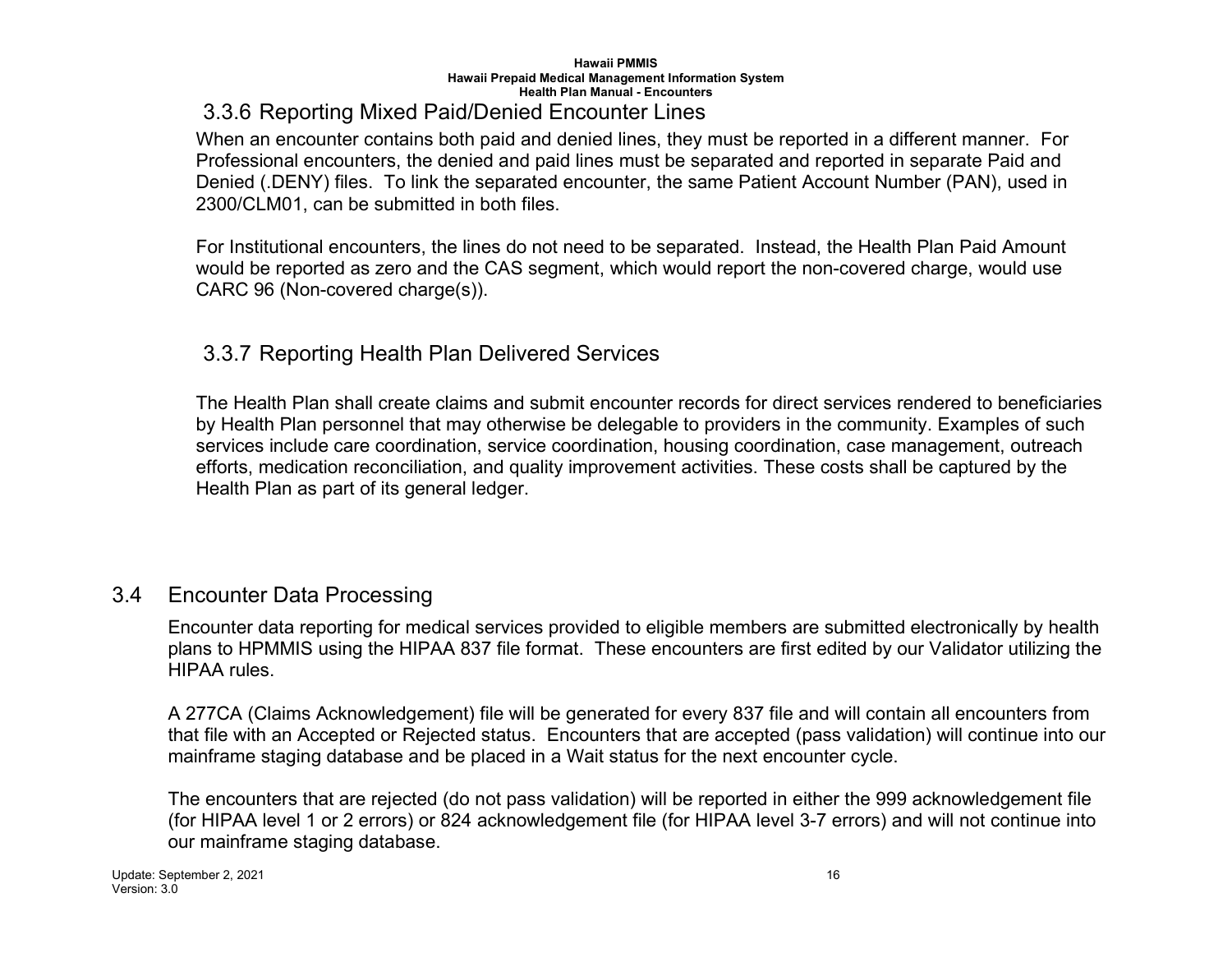A TA1 file will be generated if there was a problem with the ISA/IEA Interchange Envelope (usually an Invalid Test/Prod indicator, Invalid Sender, or Duplicate ISA) and the entire 837 encounter file will not continue into our mainframe staging database.

If assistance is needed from the Systems Office to troubleshoot an encounter that was rejected by the Validator, please provide the following information:

- 837 filename
- Patient Account Number (PAN)
- Error message that was reported by the Validator (including whether the error came from the 999 or 824 file)

If there are no rejected encounters, an 999 acknowledgement file will still be generated to report that the file was accepted, along with the 277CA acknowledgement file showing all the accepted encounters.

The NCPDP (pharmacy) encounters will bypass the Validator and will go through minimal edits including checking the record length and validating the counts and amounts in the trailer record. If there is an error, the entire NCPDP file will reject and no pharmacy encounters will be loaded to the mainframe staging database.

Once an 837 or NCPDP file is successfully loaded into our mainframe staging database, it will remain there until the next encounter cycle is run.

## 3.5 Encounter Record Submission Requirements

Health Plans shall follow the encounter data submission requirements described in the QI Contract Section 6.4. All encounters are expected to be received accurately and in the proper format.

<span id="page-16-0"></span>The following sections present proper data submission requirements.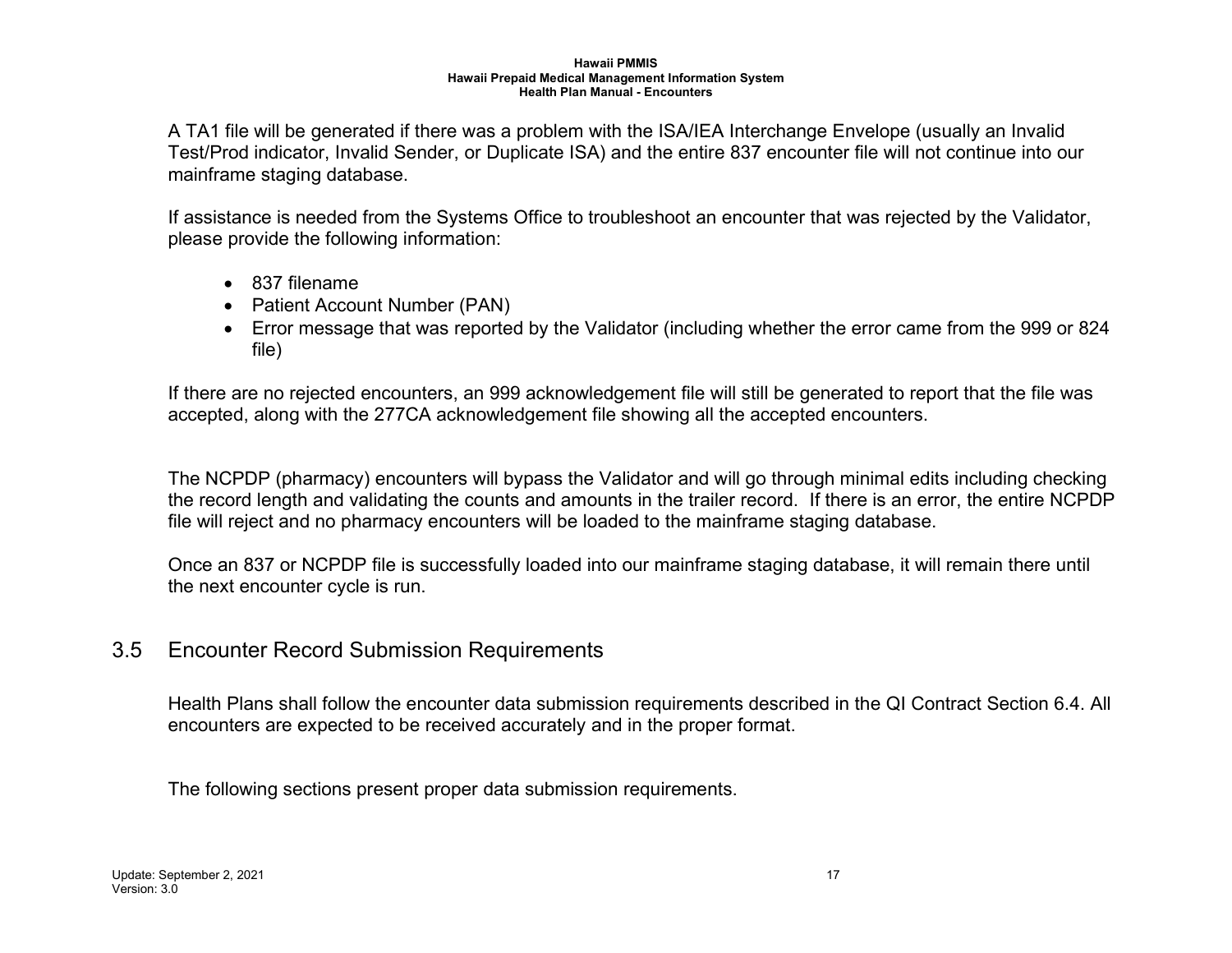## 3.5.1 Monthly Processing Cycle

Encounter processing occurs during the 1st and 3rd Wednesdays of the month. In order for encounters to be included in the cycle, all encounter submissions must be submitted no later than 5:00 p.m. HST on the Tuesday prior to a processing Wednesday. DHS has the right to change the encounter-reporting deadline with 60 days advance notification to the health plans.

#### 3.5.2 Media for Encounter Submissions

DHS requires health plans to submit encounter data electronically using the SFTP standard over a secure Internet connection. Refer to section 3.6 Appendix 6.6 – [Med-QUEST/Health Plans File Transfers](#page-25-5) for information on the FTP process. The use of any other method is not acceptable.

<span id="page-17-0"></span>Specific instructions for the 837P and 837I encounter data validation are specified in the State of Hawaii Standard Companion Guide Transaction Information for Encounter Reporting (Encounter Companion Guide).

Specific instructions for the NCPDP pharmacy encounter data validation is specified in the State of Hawaii NCPDP Post Adjudicated History (PAH) 2.2 Companion Guide (NCPDP Companion Guide).

## <span id="page-17-1"></span>3.5.3 Full Edit/Audit Processing

Encounter submissions that pass the Validation process are accepted and loaded into the HPMMIS database. Accepted submissions are processed through the full range of edits/audits during the encounter processing cycle. Effective with the 7/1/2020 cycle, current pended encounters will automatically be reprocessed through the full range of edits/audits as well.

All processed encounters will appear in the 277U file from the current encounter cycle. Refer to the 277U Companion Guide for more information on this file.

<span id="page-17-2"></span>During the encounter cycle, all encounters that pass the editing/auditing process will be accepted as adjudicated or approved encounters. All other encounters that have not passed the edits/audits processing will be committed to the database as pended. Pended encounters will be reported to the health plans via the .241 Encounter Input Detail Report, for correction and resubmission. The record layout for the .241 file is located in Appendix 6.1.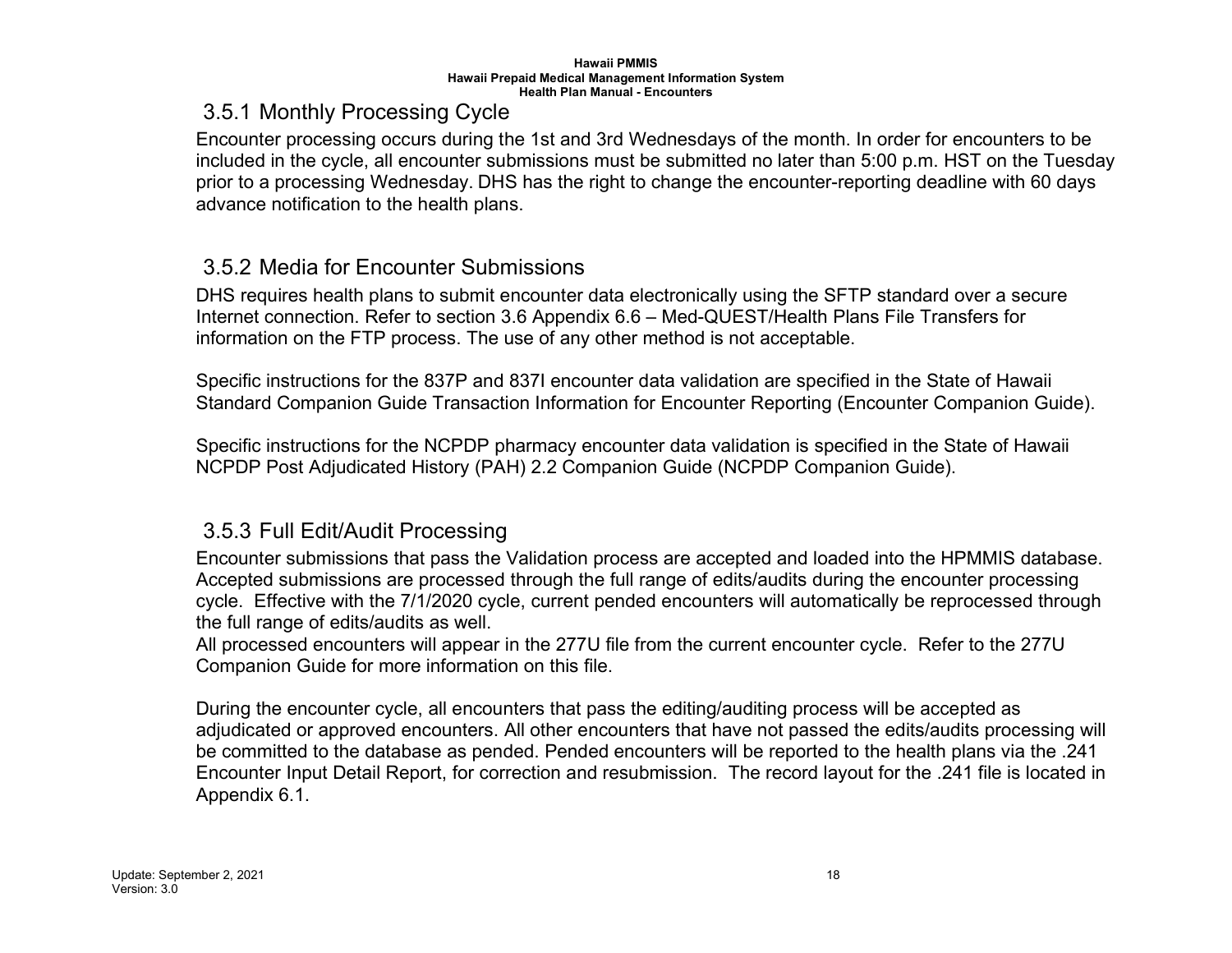Note: Effective 7/1/2020, pended encounters > 3 years from current processing day will automatically be placed in history and will no longer appear in the .241 file.

If assistance is needed from the Systems Office to troubleshoot a pended encounter that appeared in the 241 file, please provide the following:

- Error code and description from the 241 file
- CRN of the encounter
- Reason encounter should not have pended

#### 3.5.4 Duplicates

For the purpose of establishing the existence of a duplicate record, the following will be checked:

All records from the same submission that have already been adjudicated or pended,

AND

All records currently on file in the HPMMIS system that were previously adjudicated or are currently in a pended status.

## 3.5.4.1 Pharmacy

<span id="page-18-0"></span>The record will be identified as a duplicate when all of the following fields from two or more records (either being submitted, adjudicated, or pended) match exactly:

- Cardholder ID
- Service Provider ID
- Date of service (Dispense Date)
- Full 11 digits of the Product/Service ID (NDC)
- Units
- <span id="page-18-1"></span>• Billed Amount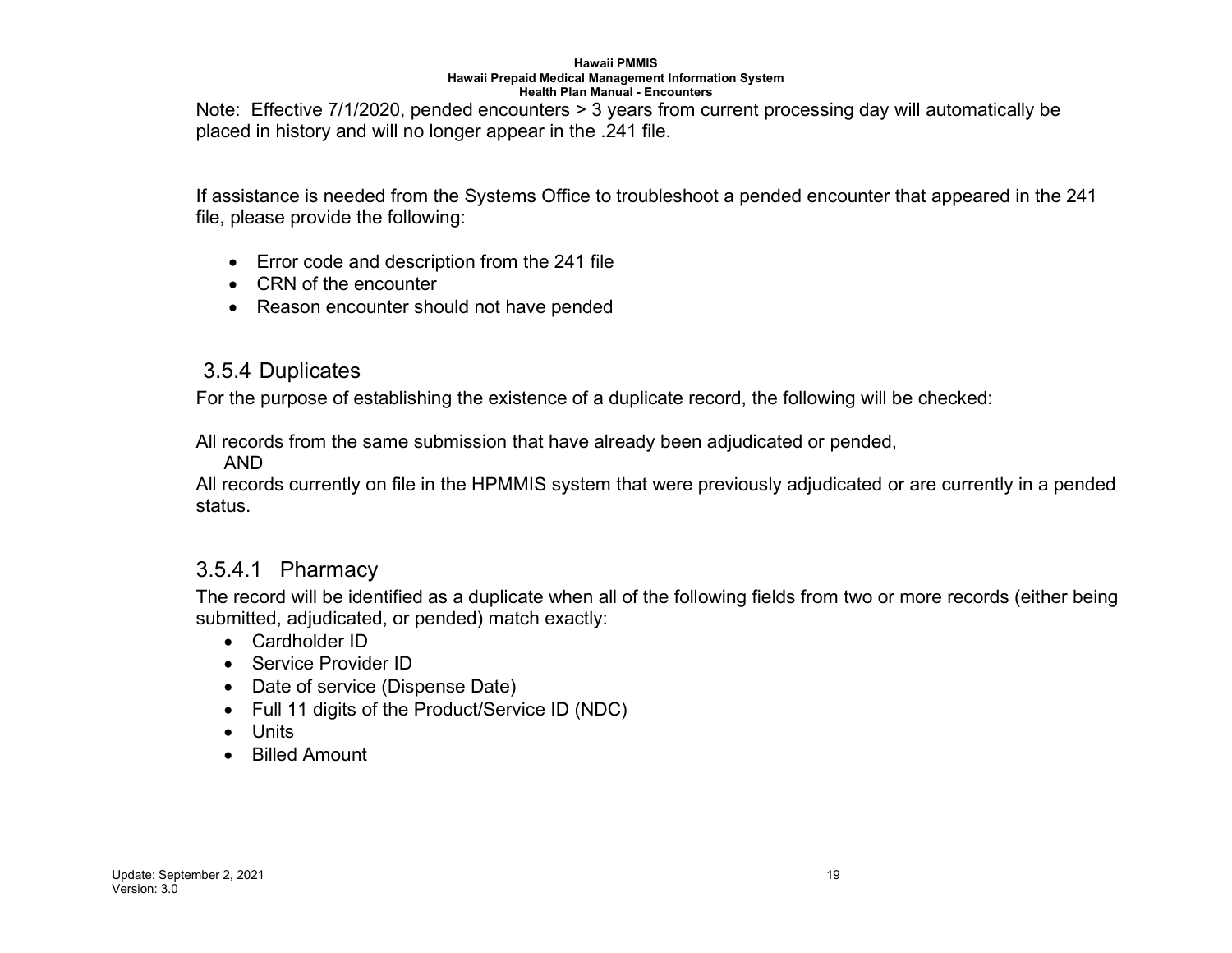#### 3.5.4.2 UB92 Specific

The record will be identified as a duplicate when all of the following fields from two or more records (either being submitted, adjudicated, or pended) match exactly:

- HAWI ID
- Provider ID
- Bill type:
	- $\circ$  Facility Type Code (1<sup>st</sup> and 2<sup>nd</sup> positions)
	- $\circ$  Claim Frequency Code (3<sup>rd</sup> position)
- Total Claim Charge Amount
- Service Date

## <span id="page-19-0"></span>3.5.4.3 Professional

The record will be identified as a duplicate when all of the following fields from two or more records (either being submitted, adjudicated, or pended) match exactly:

- HAWI ID
- Provider ID
- Procedure Code (HCPCS Code)
- Procedure Modifier
- Procedure Modifier 2
- Procedure Modifier 3
- Procedure Modifier 4
- Primary Diagnosis Code
- <span id="page-19-1"></span>• Service Begin Date
- Service End Date
- Units
- Billed Amount

## 3.6 Penalties

<span id="page-19-2"></span>The following sections present possible sanctions for late, inaccurate, or incomplete data.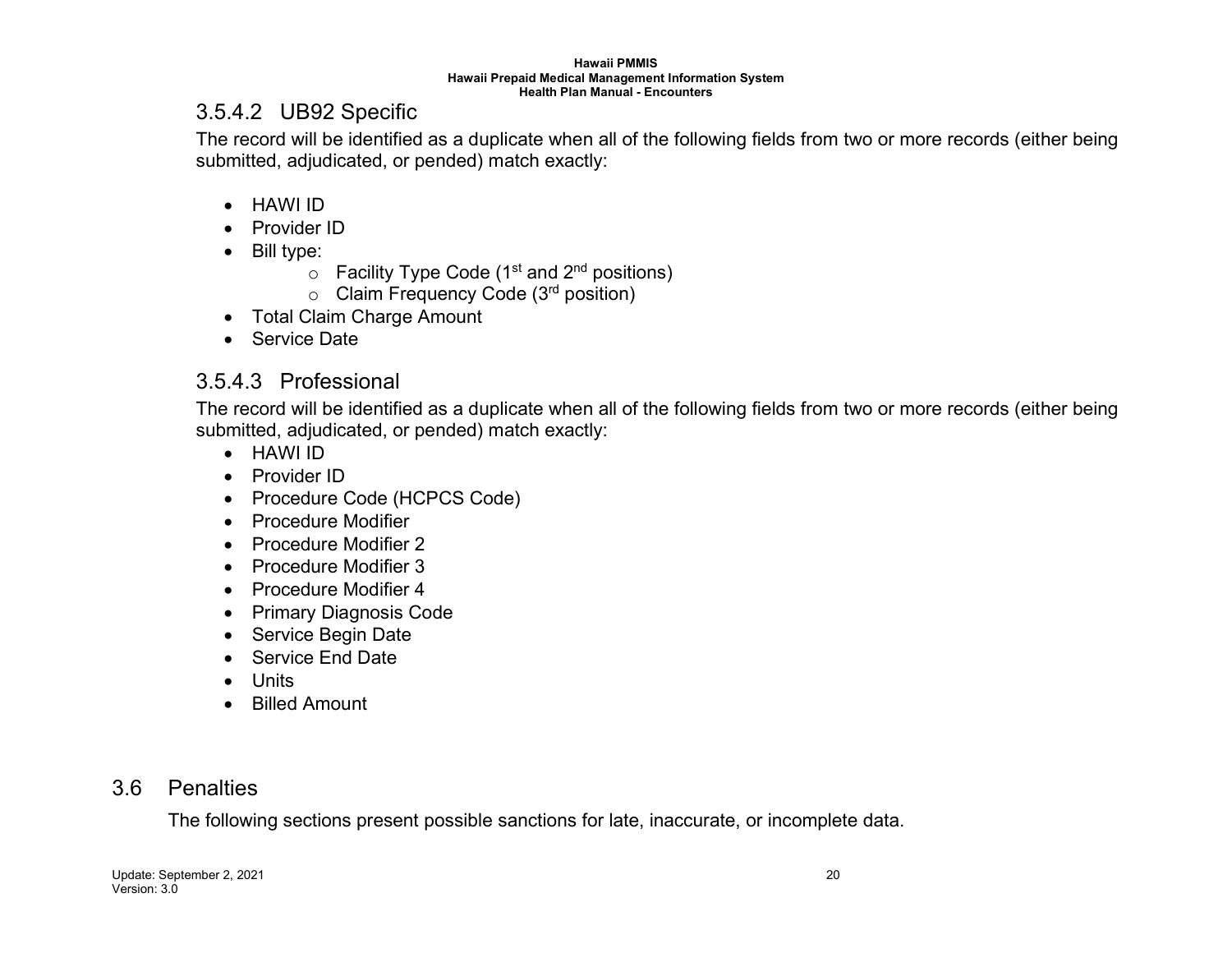In accordance with the QI Contract, the State may impose financial penalties or sanctions on the plans for inaccurate, incomplete, and late submissions of required data, information, and reports.

#### 3.6.1 Submitting Timely Data

Health Plans shall adhere to the requirements set forth in QI Contract Section 6.4 for submitting timely data.

MQD will assess timeliness of encounter data submission by each health plan during routine reconciliation as described in the Health Plan Manual Part III – Reporting Guide. Penalties for not meeting the timeliness requirements are listed in the request for proposal contract.

#### 3.6.2 Submitting Accurate Data

Health Plans shall adhere to the requirements set forth in QI Contract Section 6.4 for submitting accurate data.

<span id="page-20-0"></span>Data and reports shall be mathematically correct and present accurate information. The data and information provided to DHS shall be accurate. An accurate encounter is one that reports to DHS a complete and accurate description of the service provided.

#### 3.6.3 Submitting Complete Data

Health Plans shall adhere to the requirements set forth in QI Contract Section 6.4 for submitting complete data.

All requested data and information shall be fully disclosed, with no material omissions. Encounter data is not complete if the data has missing or incomplete field information.

<span id="page-20-2"></span><span id="page-20-1"></span>The health plan will be notified within 5-9 business days from the receipt date of the initial encounter submission of all encounters that have failed the accuracy and completeness edits. Health Plans shall review encounters that have failed these edits and take the steps necessary to correct and resubmit these encounters. Health Plans shall ensure the variance between the encounters submitted and accepted into HPMMIS and the Health Plan's claim system remains below the threshold set in the Health Plan Manual Part III – Reporting Guide.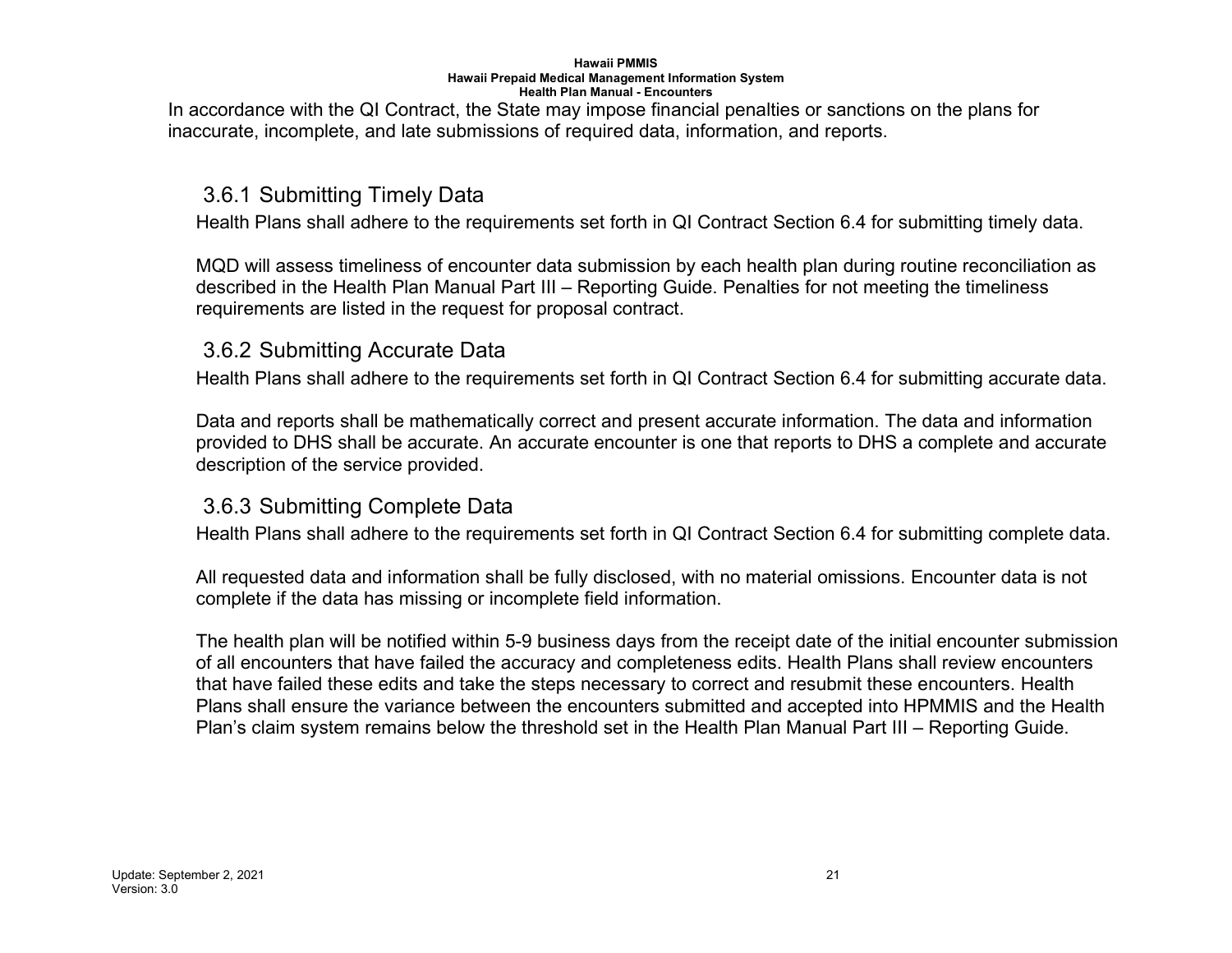## **4 Provider and Reference Files**

This Section to be updated

#### **5 How to…**

This Section to be updated

#### **6 Appendices**

<span id="page-21-0"></span>The file formats in this section are used to communicate encounter information between MQD and the health plans.

<span id="page-21-1"></span>6.1 Encounter Error Report

## 6.1.1 File Header Record Format

#### (Encounter Error Report 241)

| <b>Item</b><br><b>Number</b> | Data Element<br><b>Name</b> | <b>Size</b> | <b>Type</b> | <b>Description</b> |
|------------------------------|-----------------------------|-------------|-------------|--------------------|
|                              | Health Plan                 | 6           | AN          | Health Plan ID     |
|                              | <b>Current Date</b>         |             |             | <b>CCYYMMDD</b>    |
| 2                            | File Type Code              |             | AN.         | $FN =$ Encounter   |

#### <span id="page-21-2"></span>6.1.2 QUEST Encounter Input Error Detail Report (EN000241)

<span id="page-21-5"></span><span id="page-21-4"></span><span id="page-21-3"></span>

|   |                |             |             | <b>Actual</b><br><b>Position</b> |    |                                          |
|---|----------------|-------------|-------------|----------------------------------|----|------------------------------------------|
| # | Data Name      | <b>Size</b> | <b>Type</b> | <b>From</b>                      | То | <b>Remarks</b>                           |
|   | Health Plan ID | 6           | AN          |                                  | 6  | QUEST assigned health plan<br>identifier |
|   | ΩRΝ.           | 15          | AN          |                                  | 21 | <b>Claim Reference Number</b>            |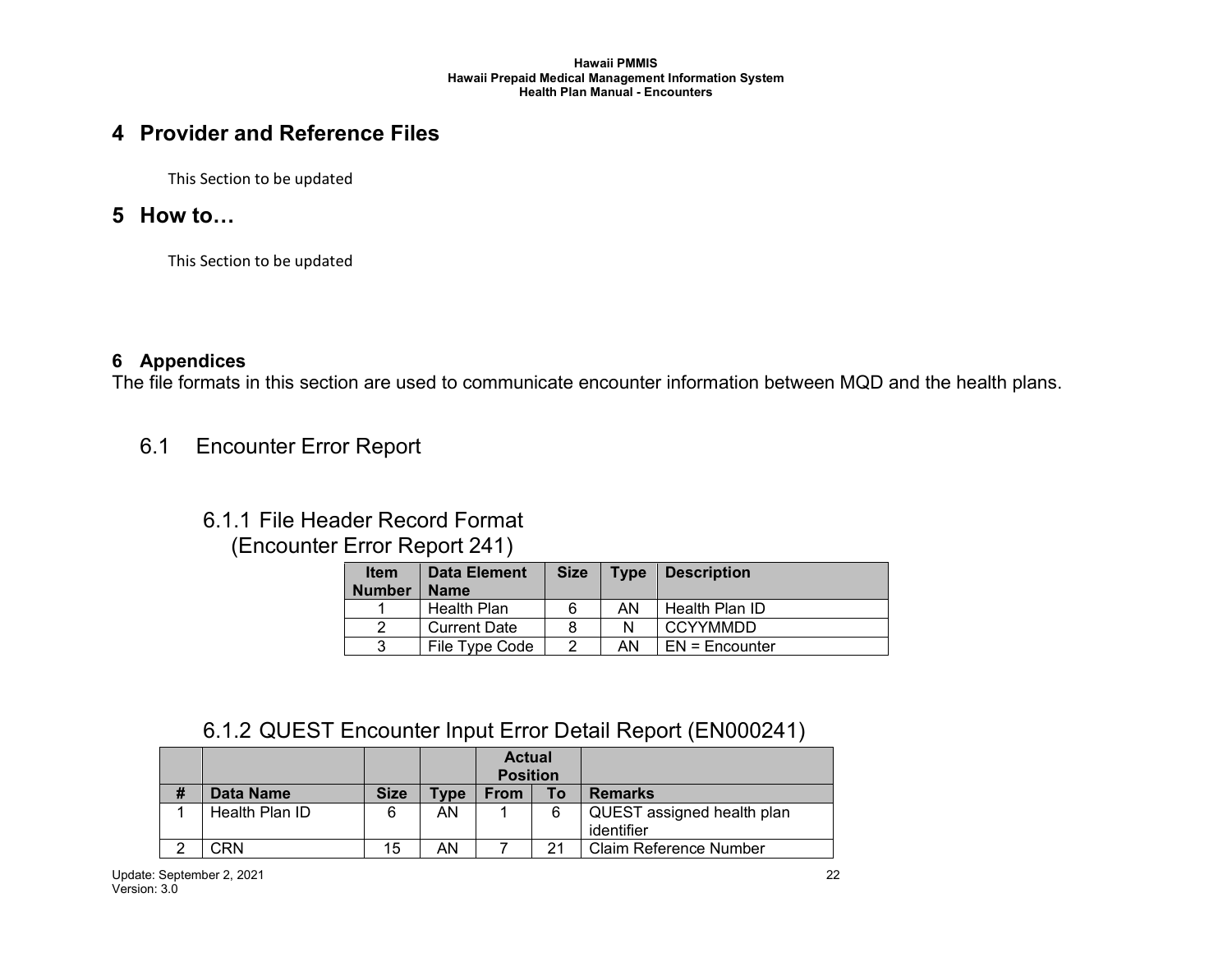#### **Hawaii PMMIS Hawaii Prepaid Medical Management Information System**

|   | <b>Health Plan Manual - Encounters</b> |             |             |                 |     |                                                                                                                                                                                                           |  |  |
|---|----------------------------------------|-------------|-------------|-----------------|-----|-----------------------------------------------------------------------------------------------------------------------------------------------------------------------------------------------------------|--|--|
|   |                                        |             |             | <b>Actual</b>   |     |                                                                                                                                                                                                           |  |  |
|   |                                        |             |             | <b>Position</b> |     |                                                                                                                                                                                                           |  |  |
| # | Data Name                              | <b>Size</b> | <b>Type</b> | <b>From</b>     | To  | <b>Remarks</b>                                                                                                                                                                                            |  |  |
| 3 | <b>Encounter Record</b><br>ID          | 20          | AN          | 22              | 41  | HP assigned unique encounter<br>record number (for encounters<br>processed prior to 7/1/12)                                                                                                               |  |  |
| 4 | HP Claim ID                            | 20          | AN          | 42              | 61  | Health plan assigned identifier<br>used to link to the health plan's<br>internal system (for encounters<br>processed prior to 7/1/12.<br>Effective 7/1/12, the HP Claim ID<br>is found in the 277U file). |  |  |
| 5 | <b>Encounter Detail</b><br>Number      | 5           | N           | 62              | 66  | HP assigned number uniquely<br>identifying a record within the<br>encounter                                                                                                                               |  |  |
| 6 | <b>HAWI Client ID</b>                  | 10          | AN          | 67              | 76  | HAWI assigned client<br>identification number                                                                                                                                                             |  |  |
| 7 | <b>QUEST Error Code</b>                | 4           | AN          | 77              | 80  | QUEST assigned error code                                                                                                                                                                                 |  |  |
| 8 | Field Identifier                       | 3           | AN          | 81              | 83  | Identifies the field in the<br>encounter where the error<br>occurred                                                                                                                                      |  |  |
| 9 | <b>Error Message</b>                   | 100         | AN          | 84              | 183 | Description of the error                                                                                                                                                                                  |  |  |

## 6.1.3 File Trailer Record Format

## <span id="page-22-0"></span>(Encounter Error Report 241)

| <b>Item</b><br><b>Number</b> | <b>Data Element</b><br><b>Name</b>    | <b>Size</b> | <b>Type</b> | <b>Description</b>                                                   |
|------------------------------|---------------------------------------|-------------|-------------|----------------------------------------------------------------------|
|                              | Trailer Indicator<br>AN<br>6<br>77777 |             |             |                                                                      |
|                              | <b>Current Date</b>                   |             | N           | <b>CCYYMMDD</b>                                                      |
| 3                            | <b>Total Count</b>                    | 6           | N           | Total number of records<br>(including header and trailer<br>records) |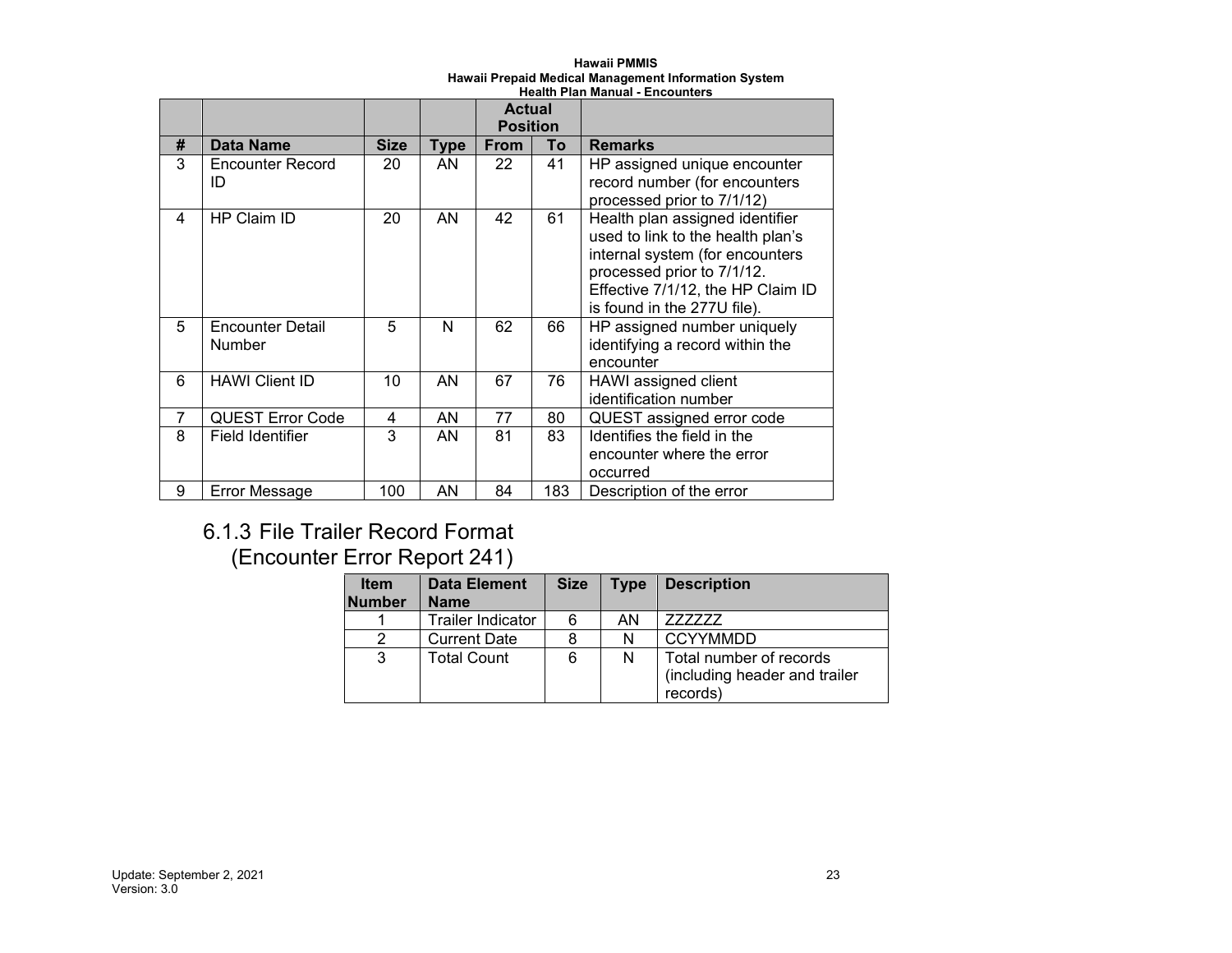#### 6.2 Encounter Reporting

## 3.2.1 Duplicate CRN by Error Code Report (EC97R179)

For all "Exact Duplicate Found" edits, this report lists the CRNs along with the related HP Claim Number, Patient Account Number, Form Type, HAWI ID, Provider NPI and Service Begin and End Dates. The report will contain all duplicates from new submissions for the current cycle only.

<span id="page-23-1"></span><span id="page-23-0"></span>

| 1REPORT ID: EC97R179-Health Plan ID       | HAWAII DHS MED-OUEST DIVISION HPMMIS         |                                                       | PAGE:                 |
|-------------------------------------------|----------------------------------------------|-------------------------------------------------------|-----------------------|
| PROGRAM #: EC97L179                       | DUPLICATE CRN BY ERROR CODE                  |                                                       | RUN:06/21/12          |
|                                           | AS OF 06/21/12                               |                                                       | 13:20                 |
|                                           | (ENCOUNTERS)                                 |                                                       |                       |
| OTAPE SUPPLIER ID: 99                     |                                              | 2ND LINE: IN-PROCESS DATA / 3RD LINE: HISTORICAL DATA |                       |
| HEALTH PLAN ID: HP ID                     |                                              |                                                       |                       |
| OERROR CODE AND MESSAGE                   |                                              |                                                       |                       |
|                                           |                                              |                                                       |                       |
| CRN<br>HP CLAIM NUMBER                    | PATIENT ACCOUNT NO HP ID BEGIN DATE END DATE |                                                       | HAWI ID<br>F PROVIDER |
| EXACT DUPLICATE FOUND<br>7720             |                                              |                                                       |                       |
| 999999999999001 12345678                  | 12345678                                     | HP ID 02/13/2012 02/13/2012 A 1234567890 000123456    |                       |
| 88888888888002 12345678                   | 12345678                                     | 02/13/2012 02/13/2012 A 1234567890 000123456          |                       |
| ************* END OF REPORT ************* |                                              |                                                       |                       |
|                                           |                                              |                                                       |                       |
|                                           |                                              |                                                       |                       |
|                                           |                                              |                                                       |                       |
|                                           |                                              |                                                       |                       |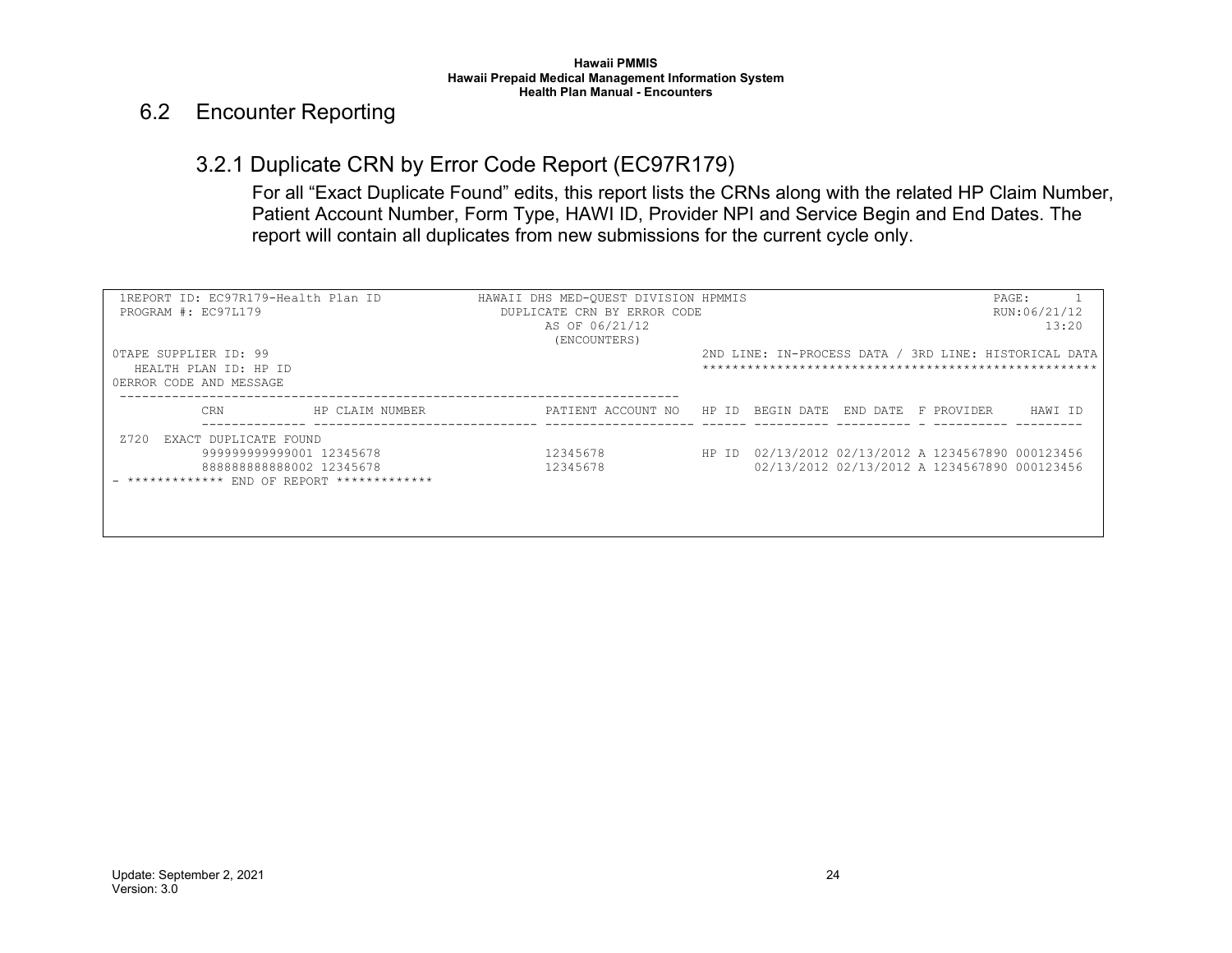## 6.2.2 QUEST Hawaii Cycle Encounter Report (ECHAR947)

This monthly report shows a health plan's number and percentage of encounters for a calendar year by month, and a year to date total for encounters that are adjudicated, pended, denied or voided.

<span id="page-24-0"></span>

| REPORT ID: ECHAR947<br>PROGRAM #: ECHAL947 |                  | HAWAII CYCLE ENCOUNTER REPORT                                                                                                                          |                |                      |                  |                            |     |                            | PAGE:<br>$\mathbf{1}$<br>RUN:02/07/2003 |                                                                                              |       |
|--------------------------------------------|------------------|--------------------------------------------------------------------------------------------------------------------------------------------------------|----------------|----------------------|------------------|----------------------------|-----|----------------------------|-----------------------------------------|----------------------------------------------------------------------------------------------|-------|
|                                            |                  |                                                                                                                                                        |                |                      | AS OF 02/07/2003 |                            |     |                            |                                         |                                                                                              | 18:06 |
| HEALTH PLAN ID: ANY HEALTH PLAN            |                  | ANYHEALTHPLAN - MEDICAL<br>ADJUDICATED<br>ENCOUNTERS                                                                                                   |                | PENDED<br>ENCOUNTERS |                  | HP DENIED &<br>ADJUDICATED |     | HP VOIDED &<br>ADJUDICATED |                                         | TOTAL ENCOUNTERS<br>PROCESSED                                                                |       |
| RUN DATE                                   | FORM TYPE        |                                                                                                                                                        | $\frac{1}{10}$ |                      | ę                |                            |     |                            |                                         |                                                                                              |       |
| 02/07/2003                                 | <b>HCFA 1500</b> | $\Omega$                                                                                                                                               | .00            | $\circ$              | .00.             | $\circ$                    | .00 | $\circ$                    | .00                                     | $\circ$                                                                                      | .00   |
|                                            | $UB-92$          | $\mathbf 0$                                                                                                                                            | .00            | $\circ$              | .00              | $\circ$                    | .00 | $\circ$                    | .00                                     | $\circ$                                                                                      | .00   |
|                                            | PHARMACY         | $\Omega$                                                                                                                                               | .00            | $\circ$              | .00              | $\circ$                    | .00 | $\circ$                    | .00                                     | $\Omega$                                                                                     | .00   |
|                                            | DENTAL           | $\Omega$                                                                                                                                               | .00            | $\circ$              | .00              | $\Omega$                   | .00 | $\circ$                    | .00                                     | $\Omega$                                                                                     | .00   |
|                                            | TOTAL            | $\cap$                                                                                                                                                 | .00            | $\circ$              | .00              | $\Omega$                   | .00 | $\circ$                    | .00                                     | $\Omega$                                                                                     | .00   |
|                                            | **CM TOTAL       | $\cap$                                                                                                                                                 | .00            | $\Omega$             | .00              | $\bigcap$                  | .00 | $\Omega$                   | .00                                     | $\Omega$                                                                                     | .00   |
| 001/04/2003                                | <b>HCFA 1500</b> | $\Omega$                                                                                                                                               | .00            | $\circ$              | .00              | $\circ$                    | .00 | $\circ$                    | .00                                     | $\Omega$                                                                                     | .00   |
|                                            | $UB-92$          | $\cap$                                                                                                                                                 | .00            | $\circ$              | .00              | $\Omega$                   | .00 | $\circ$                    | .00                                     | $\Omega$                                                                                     | .00   |
|                                            | PHARMACY         | $\cap$                                                                                                                                                 | .00            | $\Omega$             | .00              | $\bigcap$                  | .00 | $\Omega$                   | .00                                     | $\Omega$                                                                                     | .00   |
|                                            | DENTAL           | $\Omega$                                                                                                                                               | .00            | $\circ$              | .00              | $\Omega$                   | .00 | $\circ$                    | .00                                     | $\Omega$                                                                                     | .00   |
|                                            | TOTAL            | $\Omega$                                                                                                                                               | .00            | $\Omega$             | .00              | $\Omega$                   | .00 | $\Omega$                   | .00                                     | $\Omega$                                                                                     | .00   |
|                                            | CM TOTAL         |                                                                                                                                                        | .00            | $\Omega$             | .00              | $\Omega$                   | .00 | $\Omega$                   | .00                                     | $\Omega$                                                                                     | .00   |
| 012/06/2002                                | <b>HCFA 1500</b> | $\Omega$                                                                                                                                               | .00            | $\circ$              | .00              | $\Omega$                   | .00 | $\circ$                    | .00                                     | $\Omega$                                                                                     | .00   |
|                                            | $UB-92$          | $\Omega$                                                                                                                                               | .00            | $\mathbf{0}$         | .00              | $\mathbf{0}$               | .00 | $\mathbf{0}$               | .00                                     | $\Omega$                                                                                     | .00   |
|                                            | PHARMACY         | $\cap$                                                                                                                                                 | .00            | $\Omega$             | .00              | $\Omega$                   | .00 | $\Omega$                   | .00                                     | $\Omega$                                                                                     | .00   |
|                                            | DENTAL           | $\cap$                                                                                                                                                 | .00            | $\Omega$             | .00              | $\Omega$                   | .00 | $\circ$                    | .00                                     | $\Omega$                                                                                     | .00   |
|                                            | TOTAL            | $\bigcap$                                                                                                                                              | .00            | $\Omega$             | .00              | $\Omega$                   | .00 | $\Omega$                   | .00                                     | $\Omega$                                                                                     | .00   |
|                                            | CM TOTAL         | $\Omega$                                                                                                                                               | .00            | $\Omega$             | .00              | $\Omega$                   | .00 | $\Omega$                   | .00                                     | $\Omega$                                                                                     | .00   |
| <b>Adjudicated Encounters</b>              |                  | determined to be valid.                                                                                                                                |                |                      |                  |                            |     |                            |                                         | New encounters which were processed according to the policies and procedures of MQD and were |       |
| <b>Pended Encounters</b>                   |                  | New encounters which were processed according to the policies and procedures of MQD and did not pass<br>the edits and audits processing.               |                |                      |                  |                            |     |                            |                                         |                                                                                              |       |
| HP Denied & Adjudicated                    |                  | New encounters that were submitted in the .DENY file and were determined to be valid according to the<br>policies and procedures of MQD.               |                |                      |                  |                            |     |                            |                                         |                                                                                              |       |
| HP Voided & Adjudicated                    |                  | Encounters that were submitted with a Claim Frequency Code of '8', and were determined to be valid<br>according to the policies and procedures of MQD. |                |                      |                  |                            |     |                            |                                         |                                                                                              |       |
| <b>Total Encounters Processed</b>          |                  | Total of the Adjudicated, Pended, HP Denied & Adjudicated and HP Voided & Adjudicated encounters.                                                      |                |                      |                  |                            |     |                            |                                         |                                                                                              |       |
| **CM Total                                 |                  | Cumulative total of encounters processed over a specified period                                                                                       |                |                      |                  |                            |     |                            |                                         |                                                                                              |       |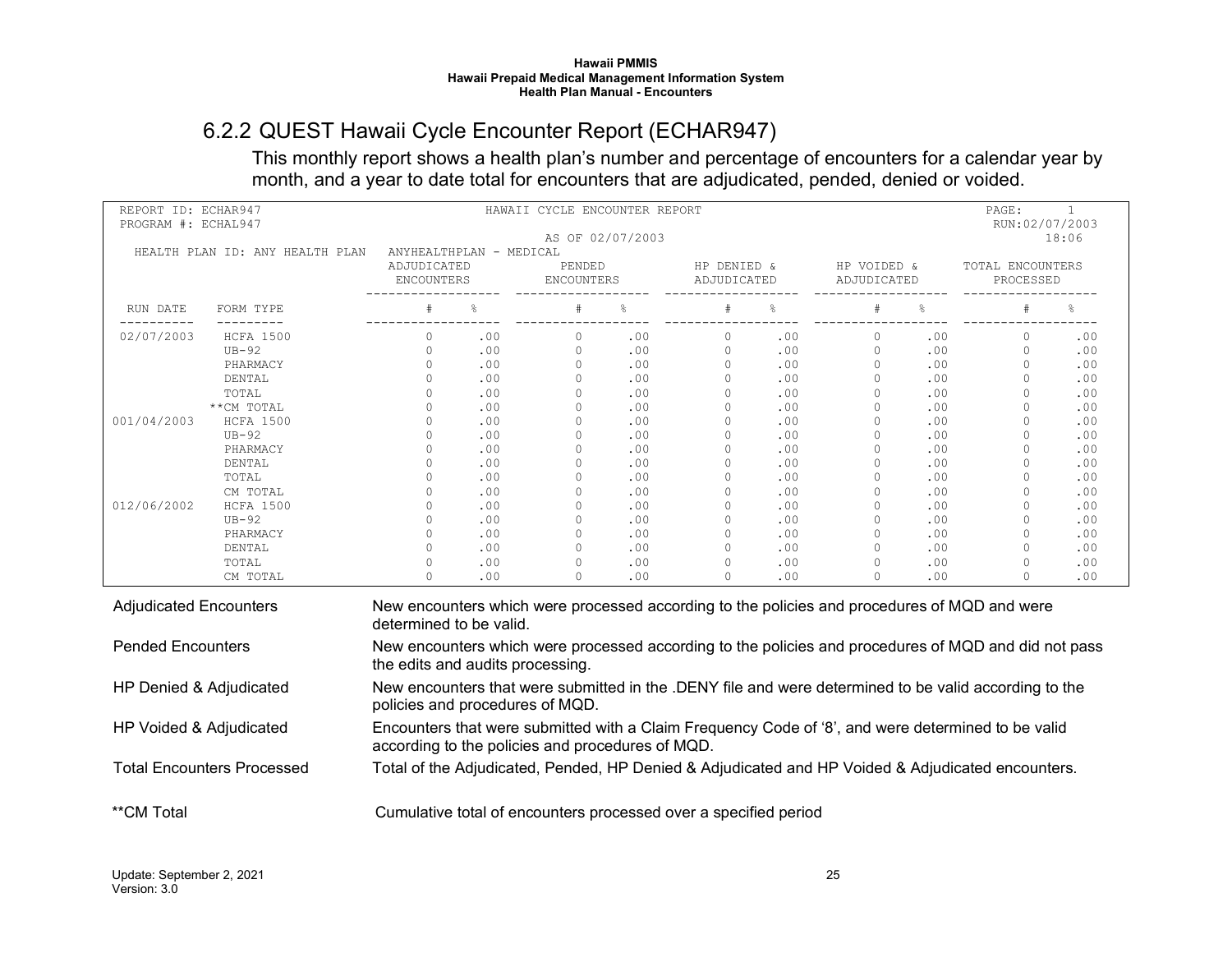## <span id="page-25-5"></span><span id="page-25-1"></span><span id="page-25-0"></span>6.6 Med-QUEST/Health Plans File Transfers

#### 6.6.1 Overview

The SFTP (Secure File Transfer Protocol) is the source of all file transfers between the MQD and the health plans. The SFTP accepts a standard web browser via Hypertext Transfer Protocol over Secure Socket Layer (HTTPS) and File Transfer Protocol (FTP) over Secure Shell (SSH) SFTP.

#### <span id="page-25-2"></span>6.6.2 Availability

The SFTP is available 24 hours a day, seven days a week. Information on when encounter files should be submitted is available in this manual. Please refer to the appropriate section.

#### <span id="page-25-3"></span>6.6.3 Logon

An Electronic Data Request form along with instructions will be made available to Health Plans in order to receive access to the SFTP. A health plan can request for a service account which is used for automated processes as well as individual logon access. There will no longer be a generic logon account for each health plan.

#### <span id="page-25-4"></span>6.6.4 Health Plan Filenames

837 filenames will follow a 20.3 format with alphanumeric characters. NCPDP filenames will follow a 16.3 format with alphanumeric characters. Each health plan has been assigned a two-character health plan identifier for the purpose of naming files. The plan identifiers are:

| AlohaCare - non-ABD clients          | AM        |
|--------------------------------------|-----------|
| AlohaCare - ABD clients              | XА        |
| HMSA - non-ABD clients               | HM        |
| HMSA - ABD clients                   | XH        |
| Kaiser – non-ABD clients             | KM        |
| Kaiser- ABD clients                  | XK        |
| Ohana (Wellcare) - non-ABD clients   | HQ        |
| Ohana (Wellcare) - ABD clients       | XO        |
| Ohana (Wellcare) - Behavioral Health | <b>OB</b> |
| UnitedHealthcare - non-ABD clients   | IQ        |
| UnitedHealthcare - ABD clients       | XU        |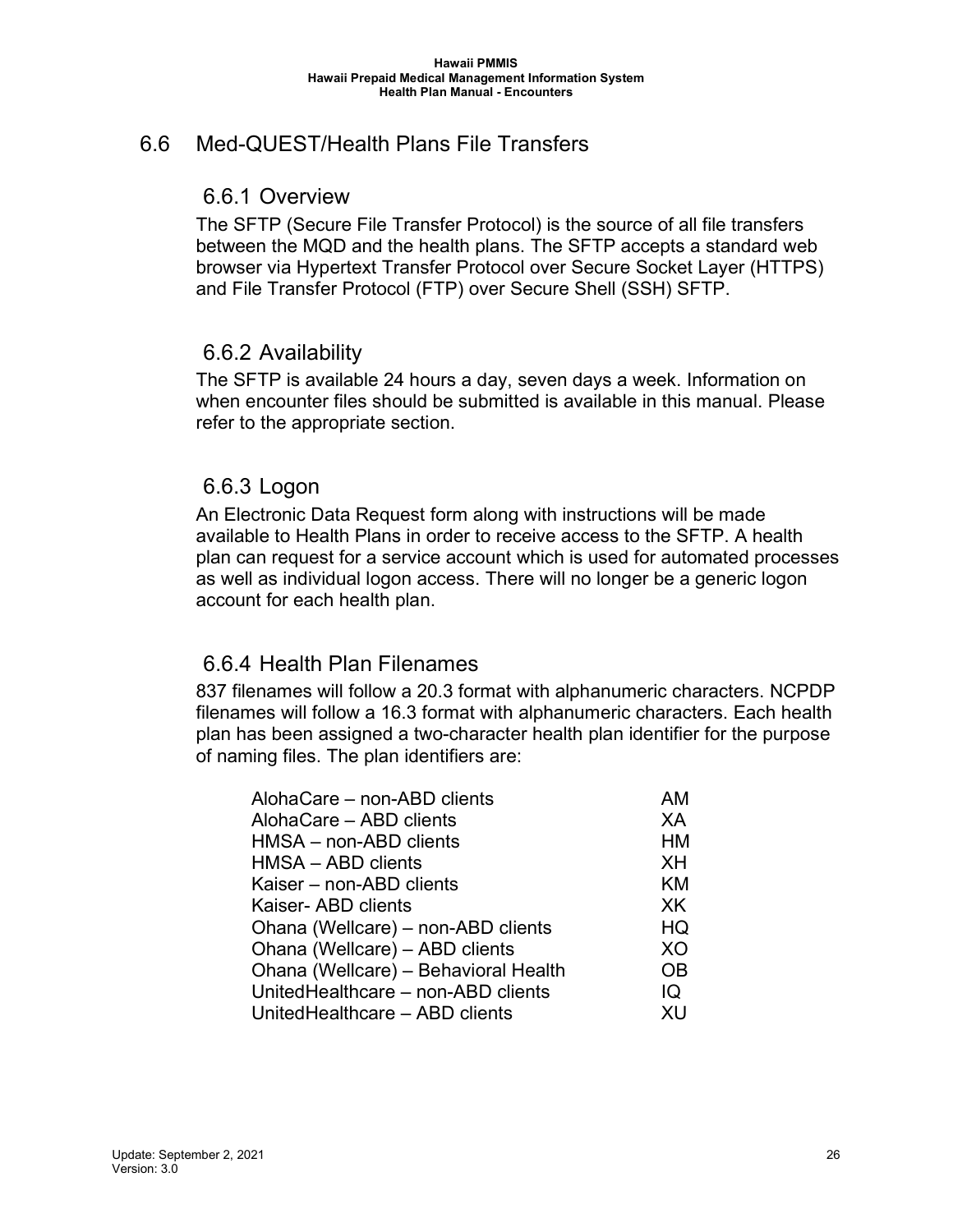#### <span id="page-26-0"></span>6.6.5 Encounter Filenames

Files will be sent and received by health plans using the naming conventions listed in the table below. Filenames for the 837 submissions will be 20.3 where the first two characters identify the health plan; characters 3-10 the date the file was generated; characters 11-19 the Interchange Control Number found in segment ISA13 (9 digits long, needs to be zero-filled); character 20 is the form type (P or I).

Filename for the NCPDP submission will be 16.3 where the first two characters identify the health plan; characters 3-7 will be 'NCPDP'; characters 8-15 will be the date the file was generated; character 16 will be an alpha beginning with A and incrementing to Z if there are multiple NCPDP file submissions for the same date.

Filenames for the 241, 947 and 179 encounter files will continue to be 10.3 where the first two characters identify the health plan; characters 3-10 is the date of the cycle run. The extensions to these files are listed in a separate column below.

| <b>Submissions/Returns</b>         | <b>Filename</b>         | <b>Extension</b> |
|------------------------------------|-------------------------|------------------|
| 837 Professional Encounters        | <b>XXYYYYMMDDICNP</b>   | .TXT             |
| 837 Professional Encounter         | <b>XXYYYYMMDDICNP</b>   | .DENY            |
| <b>Denials</b>                     |                         |                  |
| 837 Institutional Encounters       | <b>XXYYYYMMDDICNI</b>   | TXT.             |
| 837 Institutional Encounter        | <b>XXYYYYMMDDICNI</b>   | .DENY            |
| <b>Denials</b>                     |                         |                  |
|                                    |                         |                  |
| <b>NCPDP (Pharmacy) Encounters</b> | <b>XXNCPDPYYYYMMDDA</b> | TXT.             |
| Encounter Error Report (241)       | <b>XXYYYYMMDD</b>       | .241             |
| Hawaii Cycle Encounter Report      | <b>XXYYYYMMDD</b>       | .947             |
| (ECHAR947)                         |                         |                  |
| Duplicate ERI by Error Code        | <b>XXYYYYMMDD</b>       | .179             |
| Report (ECHAR179)                  |                         |                  |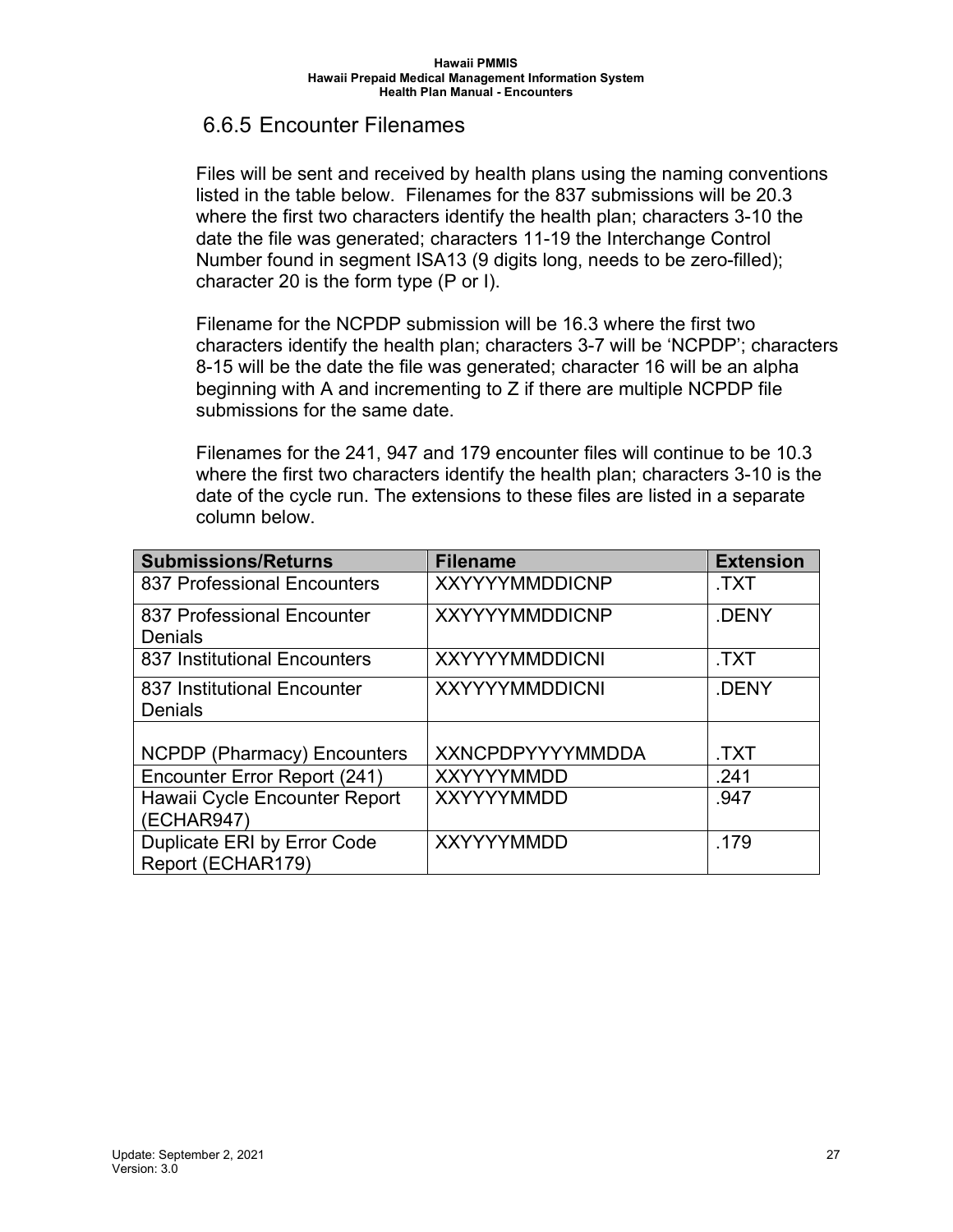#### <span id="page-27-0"></span>6.6.6 Directory Structure

The directory structure for the SFTP is in the diagram below.

## HI SFTP (Secure FTP) Directory Structure<br>https://sftp.statemedicaid.us/HI/



#### Last mod: 05/07/2012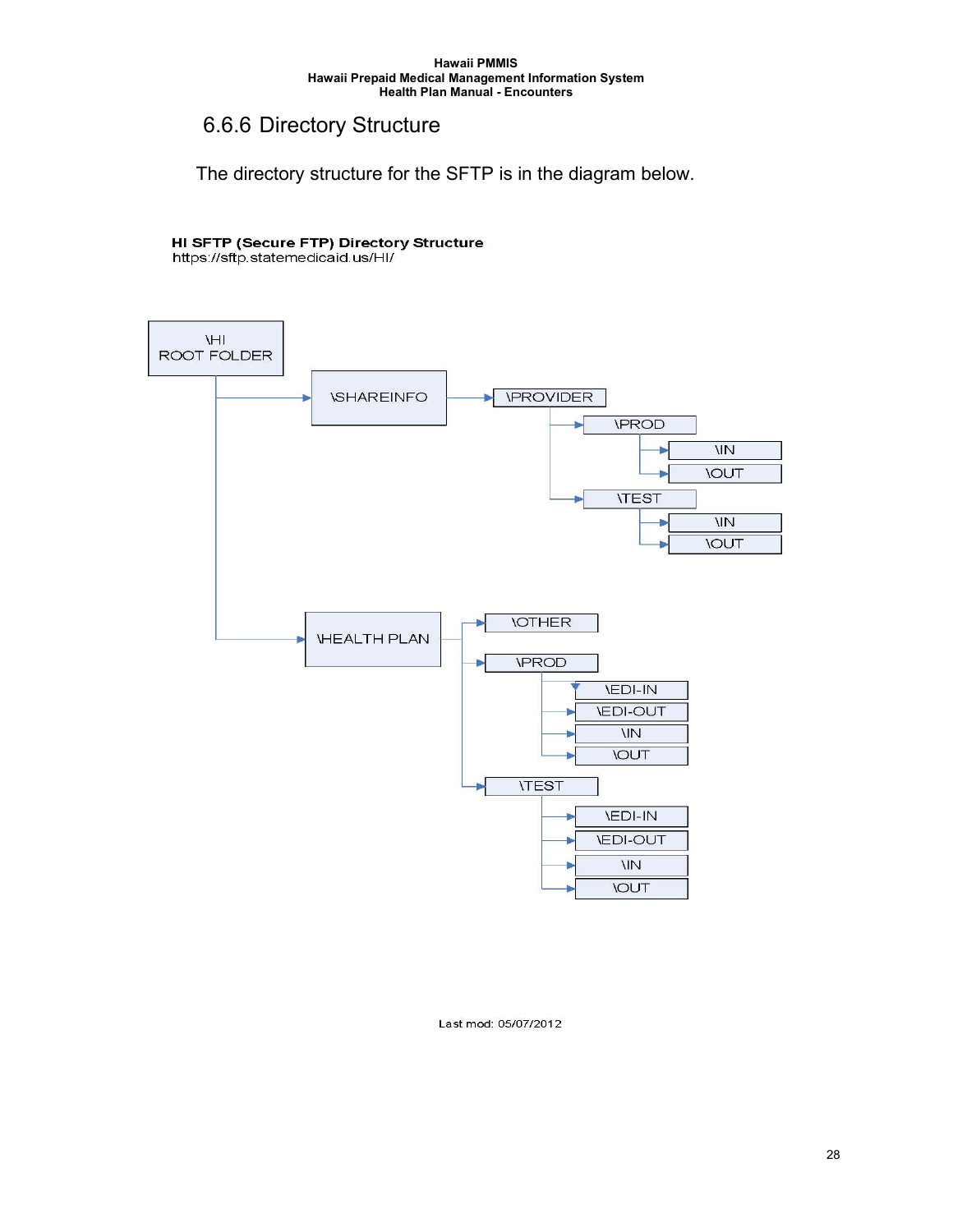## <span id="page-28-0"></span>6.6.7 Prod Folder

Data files placed/retrieved from the sub folders under the PROD folder will be processed by HPMMIS and should be processed by the health plans to meet their contractual obligations. Encounter production files should be placed in the EDI-IN subfolder. Encounter 837 response files from our Validator as well as the 277U file will be placed in the EDI-OUT subfolder. The encounter proprietary output files and reports will be placed in the OUT subfolder.

## <span id="page-28-1"></span>6.6.8 Test Folder

The Test folder will be used for testing changes that the MQD or health plan may need. Encounter test files should be placed in the EDI-IN subfolder. Encounter 837 response files will be placed in the EDI-OUT subfolder. The .241, .947 and .179 files will be placed in the OUT subfolder.

The encounter test cycle runs every Thursday evening. Please submit your test files by 4:30 pm HST on Thursday at the latest. If you want to have your test files processed on another day, please submit your files by 11:30 am HST on that day and email the Systems Office to request that a special encounter test cycle be run.

There may be times when the encounter cycle will temporarily need to be run several times a week due to a special implementation project. The Systems Office will then notify the health plans of the timeframe of these special cycles.

#### <span id="page-28-2"></span>6.6.9 Other Folder

The OTHER folder will be used to transmit miscellaneous files or reports between MQD and health plans.

## <span id="page-28-3"></span>6.6.10 Share Info Folder

Files which do not contain HIPAA data and can be shared with all health plans will be placed under this folder.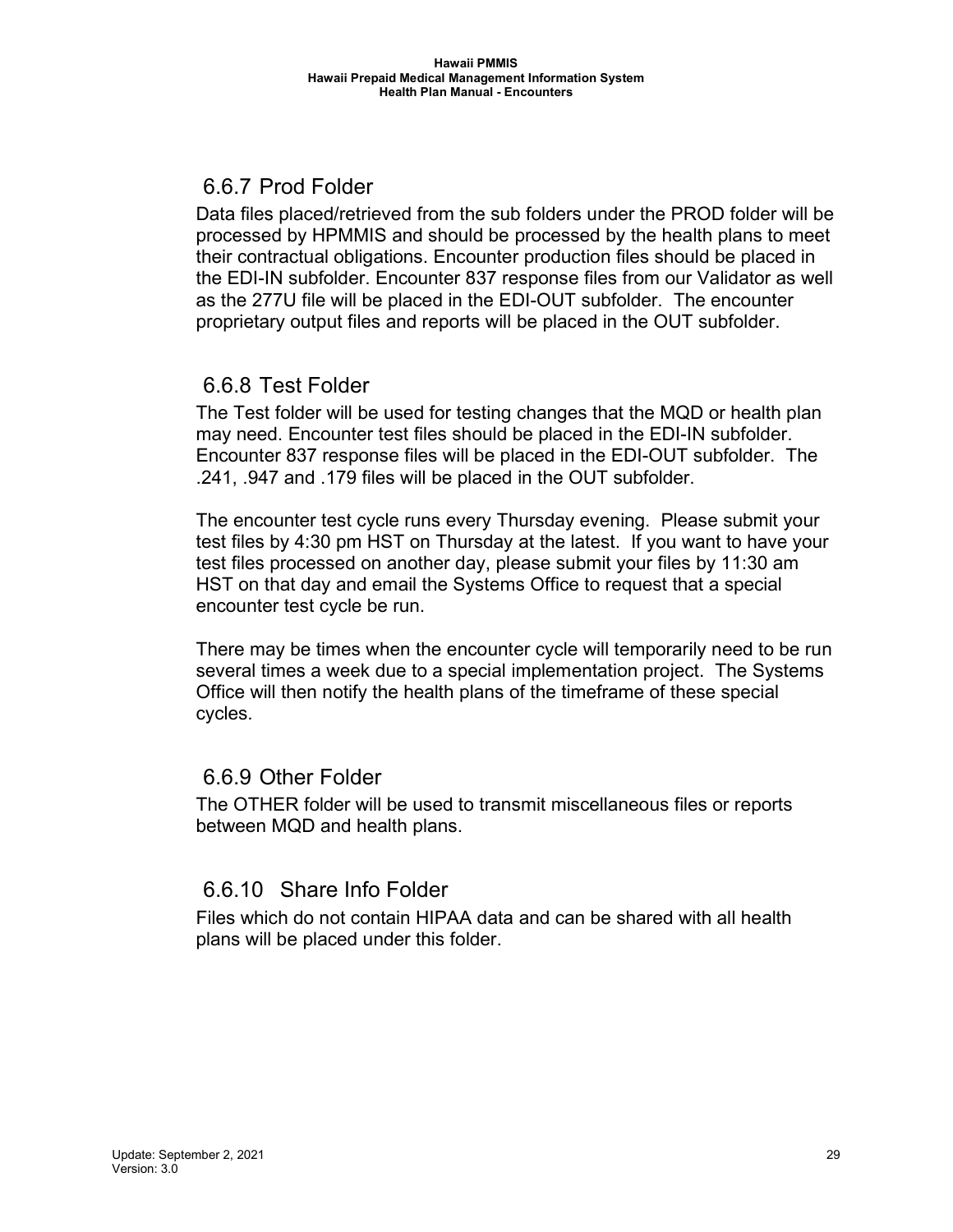## <span id="page-29-0"></span>6.7 Health Plan IDs

| <b>Plan Code</b> | Description (ABD = Aged, Blind, Disabled) |  |  |  |  |
|------------------|-------------------------------------------|--|--|--|--|
| <b>ALOHAC</b>    | AlohaCare - Non-ABD Clients               |  |  |  |  |
| <b>HMSAAA</b>    | HMSA - Non-ABD Clients                    |  |  |  |  |
| <b>KAISER</b>    | Kaiser - Non-ABD Clients                  |  |  |  |  |
| <b>OHANAA</b>    | Ohana (Wellcare) - Non-ABD Clients        |  |  |  |  |
| <b>UNITED</b>    | UnitedHealthcare - Non-ABD Clients        |  |  |  |  |
|                  |                                           |  |  |  |  |
| <b>OHANBH</b>    | Ohana (Wellcare) - Behavioral Health      |  |  |  |  |
|                  |                                           |  |  |  |  |
| <b>XALOHA</b>    | AlohaCare - ABD Clients                   |  |  |  |  |
| <b>XHMSAA</b>    | <b>HMSA - ABD Clients</b>                 |  |  |  |  |
| <b>XKAISR</b>    | Kaiser - ABD Clients                      |  |  |  |  |
| <b>XOHANA</b>    | Ohana (Wellcare) - ABD Clients            |  |  |  |  |
| <b>XUNITD</b>    | UnitedHealthcare - ABD Clients            |  |  |  |  |

## <span id="page-29-1"></span>6.8 Health Plan TSN (Tape Supplier Number)

| <b>Plan Code</b> | <b>TSN</b> |
|------------------|------------|
| <b>ALOHAC</b>    | 001        |
| <b>HMSAAA</b>    | 006        |
| <b>KAISER</b>    | 009        |
| <b>OHANAA</b>    | 022        |
| <b>OHANBH</b>    | 023        |
| <b>UNITED</b>    | 021        |
| <b>XALOHA</b>    | 024        |
| <b>XHMSAA</b>    | 025        |
| <b>XKAISR</b>    | 026        |
| <b>XOHANA</b>    | 016        |
| <b>XUNITD</b>    | 020        |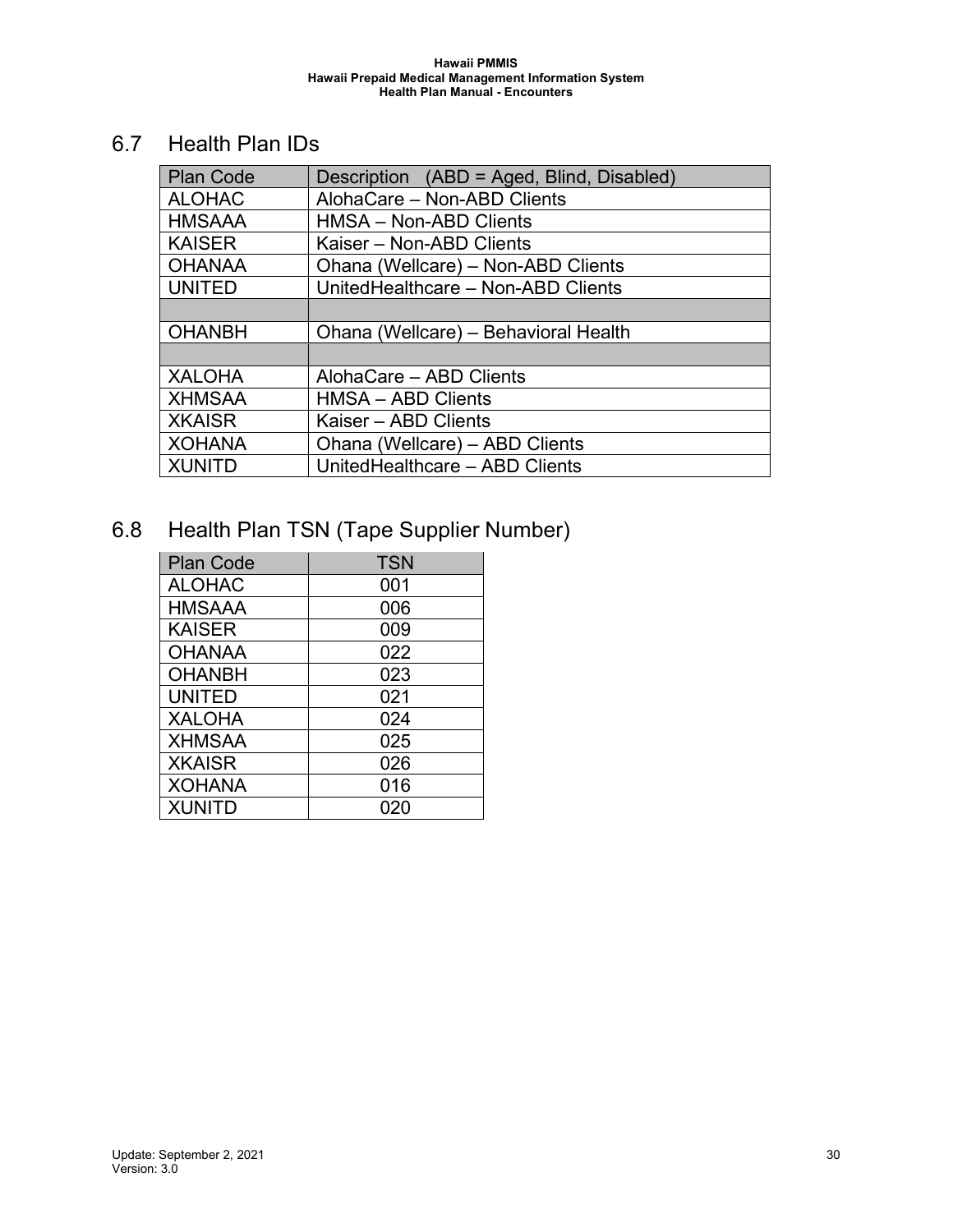#### <span id="page-30-0"></span>6.9 Systems Office

| <b>System</b>                              | <b>Primary</b>         |
|--------------------------------------------|------------------------|
| <b>All Systems</b>                         | <b>MQD Help Desk</b>   |
|                                            | 808-692-7952           |
| Encounter                                  | <b>Wileen Ortega</b>   |
|                                            | 808-692-7990           |
| Provider                                   | <b>Wileen Ortega</b>   |
|                                            | 808-692-7990           |
| <b>Health Plan &amp; Rosters Questions</b> | <b>Haidee Shaw</b>     |
|                                            | 808-692-7963           |
| VPN, Connectivity to MQD FTP, Logons       | <b>Network Support</b> |
|                                            | 808-692-7952           |

**For questions relating to encounter data submission**, please send an email to mod[encounters@dhs.hawaii.gov](mailto:mqd-encounters@dhs.hawaii.gov)

**To report problems, please send an email to** [mqdhelpdesk@dhs.hawaii.gov.](mailto:mqdhelpdesk@dhs.hawaii.gov)

#### **If you have any questions, please call the above personnel.**

For calls reaching Systems Office Staff voicemail, a customer can leave a message or press "03" and the call will be transferred to the MQD Help Desk for assignment. If you get the Help Desk voicemail, please leave a message and a SO staff member will return your call within 2 hours (during normal business hours).